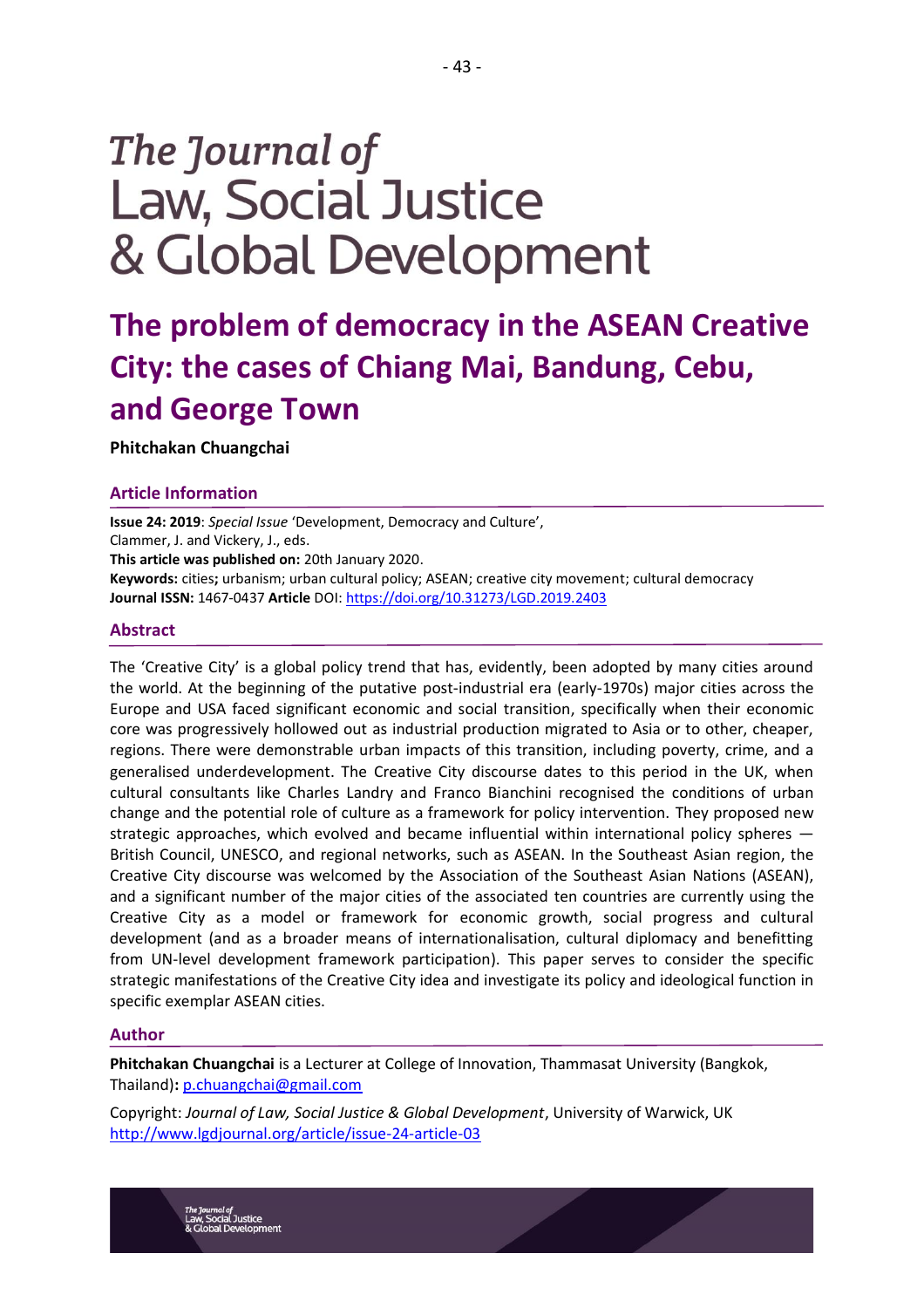#### **Introduction: the geo-political framework**

In April 2017, ASEAN held the first ASEAN Creative Cities Forum and Exhibition in Manila (Philippines) as a part of ASEAN 2017 Business Event. It was convened to discuss the use of culture and creativity as a driving force of sustainable development (principally through urban regeneration and infrastructure development, growth and innovation, but also ASEAN's sociopolitical aims of promoting social cohesion, citizen well-being and inter-cultural dialogue. Key parties already interested in the policy areas of Creative Economy were present, and through presentations and networking they shared their experiences and initiatives. How then did ASEAN actors adopt the Creative City as a development model for the region, and meet the expectations of the general political consensus on sustainable and inclusive development? Though ASEAN members (and not all) have just started using the Creative City discourse formally, some ASEAN cities have made huge progress. This paper looks at four exemplar cities: Chiang Mai (Thailand), Bandung (Indonesia), Cebu (Philippines), and George Town (Malaysia). These four cities formed a network within ASEAN in 2014 called the Southeast Asian Creative Cities Network (SEACCN), aiming to become the platform for policy development in the region.

The argument of this article is that the Creative City has become a 'fast' policy for ASEAN, regarded as a user-friendly tool for other, noncreative, policy aims. The fact remains, however, that cities are socially complex, and different, and so pertinent to this situation is the many scholars who have assessed the travel of such Western policy notions, (as 'fast policy' (Peck, 2005), 'Xerox' approach (Pratt, 2009), 'cookie-cutter' (Oakley, 2004), and so on). As a phenomenon of the now well-researched broader policy 'transfer' process, the Creative City has paradoxically been deployed without a thorough approach to culture itself — to a cultural audit of local assets, to cultural infrastructure, participants and producers, facilities and funding, and so on; and so this raises the suspicion that it has been co-opted as another policy instrument in the spectrum of urban economy development tools, hollowing out its actual purpose (and thus ultimate efficacy as a

policy for culture). This article thus asks if the Creative City discourse has become a veritable Trojan Horse of neoliberalism in ASEAN, and in converting culture to economics, there are consequences. These consequences typify the implications of withdrawing or exploiting 'culture' in any society — that the development of democracy and civil society (of public life broadly) will be adversely impacted. Brenner and Theodore's (2002) framework of 'Actually Existing Neoliberalism' is useful in providing a range of specific criteria for the veritable 'neoliberalisation' of culture and society, specifically as facilitated by urban policies. This article's purpose is to assess neoliberalism as a process in four ASEAN cities and determine whether a substantive interconnection (not necessarily causal) can be posited between neoliberal processes and the features of urban life as they have emerged within the Creative City context. This is then discussed in the context of democracy and democratisation, or the general horizon of political expectation in each of these cities' host countries (Thailand, Indonesia, Philippines, Malaysia) as each national government does progressively confirm (and purport to conform) to the normative international principles of social and well as economic sustainability as defined by the United Nations.

The research literature formative of the Creative City discourse is broad and cannot be summarised here. Nonetheless, Charles Landry's *The Creative City: A toolkit for urban innovators* (2000, 2008) must be cited as a seminal reference point. Landry (2000), argued that creativity was a necessary framework for post-industrial urban development, and, like his younger American counter-part Richard Florida, knowledge, problem-solving, education, information and new technology were central. However, both Landry and Florida (the former arguably more than the latter) posited social and 'human' development as central to urban and city development (i.e. economic development more broadly).

For Florida, his controversial notion of the creative class has a high impact on the Creative City notion as he argues that the creative people are drawn to places with certain characteristics which he terms 'the 3T's', which includes technology, talent, and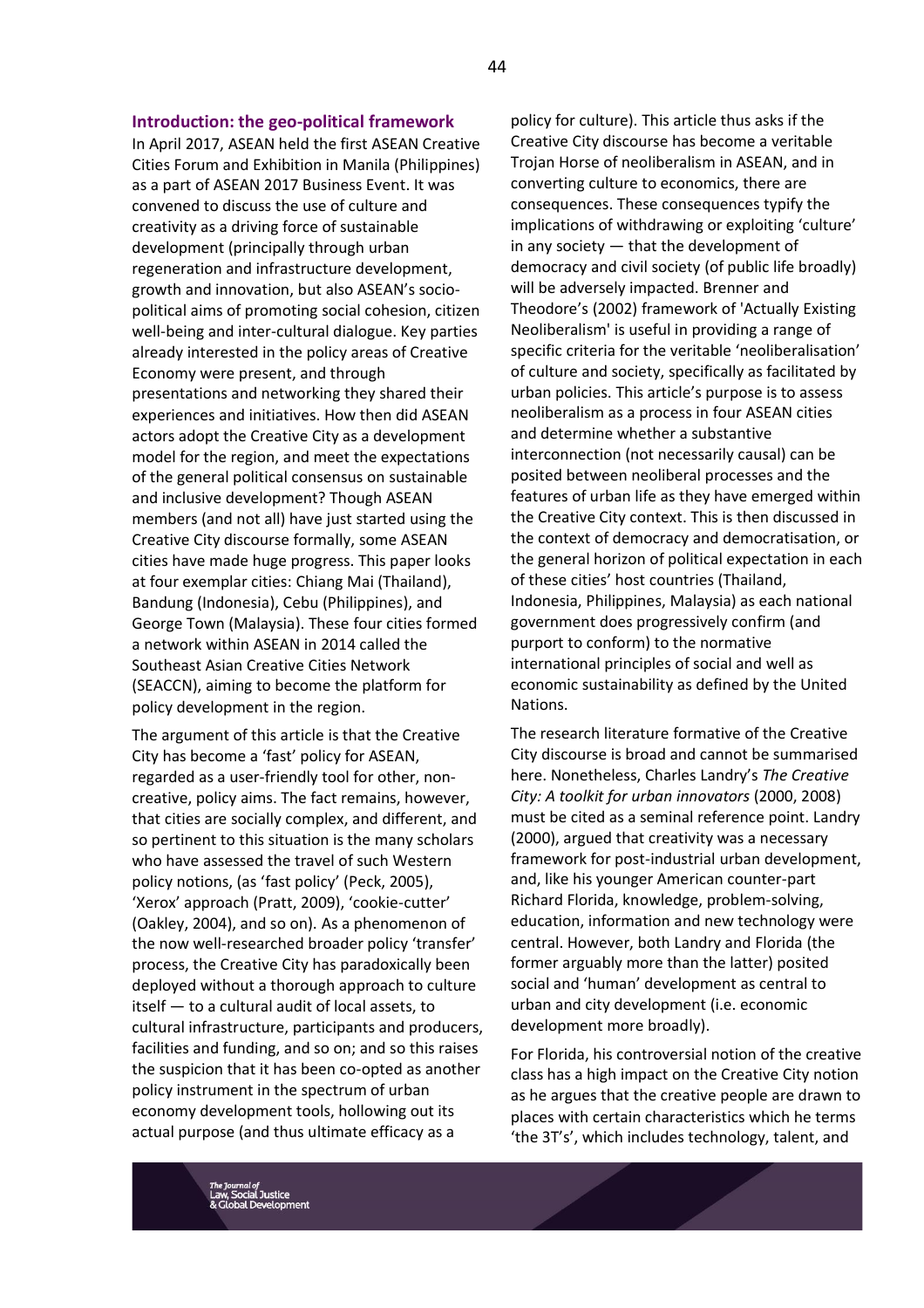tolerance. With this, Florida (2002) argues that *place* has become crucial than ever as it enables (i) the clustering of creative industries, and (ii) the densification of creative people. When firms cluster, it provides the positive benefits of colocation or 'spillovers' (Florida, 2005, p.29); and creative industries, more than most, require faceto-face contact and a diversity of individual talents (Florida, 2008). Both Landry (2008) and Florida (2002, 2005, 2008) maintain that such are now essential for post-industrial economic growth, which is centred in cities, and cities are the most effective environments for individual ingenuity, development and collaboration. Landry's (2008) concept 'creative milieu', while largely untheorised, is effective in representing the social conditions for urban culture of creativity (why some cities are stimulating places of possibility, and others are not or are even the opposite).

### *Why Asia?*

The emergence of the Creative City discourse in Asia was, in one sense, precipitated by one of the biggest crises in Asian history — the Asian financial crisis of 1997. In the 1990s, the government of Thailand, Indonesia, Malaysia, South Korea, and the Philippines, gradually relaxed control over the domestic movement of capital in order to attract foreign direct investment (Steger and Roy, 2010). However, as the latter half of the 1990s turned, the fluidity of capital and its motivation by transnational capital interests, was brought home when Thailand was hit by currency speculators and the value of the Baht (and its annual growth rate) fell so dramatically, social consequences were experienced at every level (from education to medical care). Soon after fell other Asian economies, Indonesia, Malaysia, South Korea, Hong Kong, and Singapore, and while many of these rebounded on the strength of their manufacturing, cheap labour costs, and exports, an economic 'growth' rationale became pervasive across the political spectrum, Left and Right. However, they also absorbed the emerging consensus (cf. UN-Habitat and its role in the Sustainable Development Goal No.11) that cities are becoming the principal drivers of economic growth. And while a traditional industrial base of agriculture, manufacturing and natural resources,

predominate in each ASEAN country, they each became open to Western market-based innovations, such as the use of new technologies, and the spillover effects of small-scale innovative firms, cultural heritage and tourism, and, specifically, the 'creative industries'. The four case studies in this article considers this latter adaptation.

Each of these cases is based on primary empirical research. For each city, desk research was conducted on the socio-economic history of the city, under what economic conditions each city has adopted and adapted the Creative City paradigm, and what rationales, developments and policy-facilitated actions have emerged. Information has been garnered from various news, government and investment agencies' websites, official publications (of government and its agencies, or public institutions), and secondary sources such as academic journal articles. These sources were assessed within a narrative critique on the evolution of neoliberalism, to explain and link the urban changes that cohere with Creative City paradigm. The research material was adapted to a tabulation of neoliberal impacts – that is, from the aforementioned article 'Actually Existing Neoliberalism' by Brenner and Theodore (2002). This allowed the argument a trajectory, in terms of the ways Creative City urban development proceeded in relation to each of the countries' political orientation in developing its civil society and democracy.

#### **(1): Chiang Mai and participation**

Banyan (2007) states that "The concept of participation implies involvement in public decisions, as distinguished from other forms of community involvement. Public decisions are those in which the entire community has a stake in the outcome" (p.2) The broad participatory mechanisms that would ensure the fairness, openness, competence and legitimacy in a democratised society are, classically, electoral participation, direct forms of participation, citizengovernment interactions, group participation, and activism and dissent (ibid). Two mechanisms that are relevant to the Creative City discourse as it has become a policy framework in the Thai city of Chiang Mai are citizen-government interactions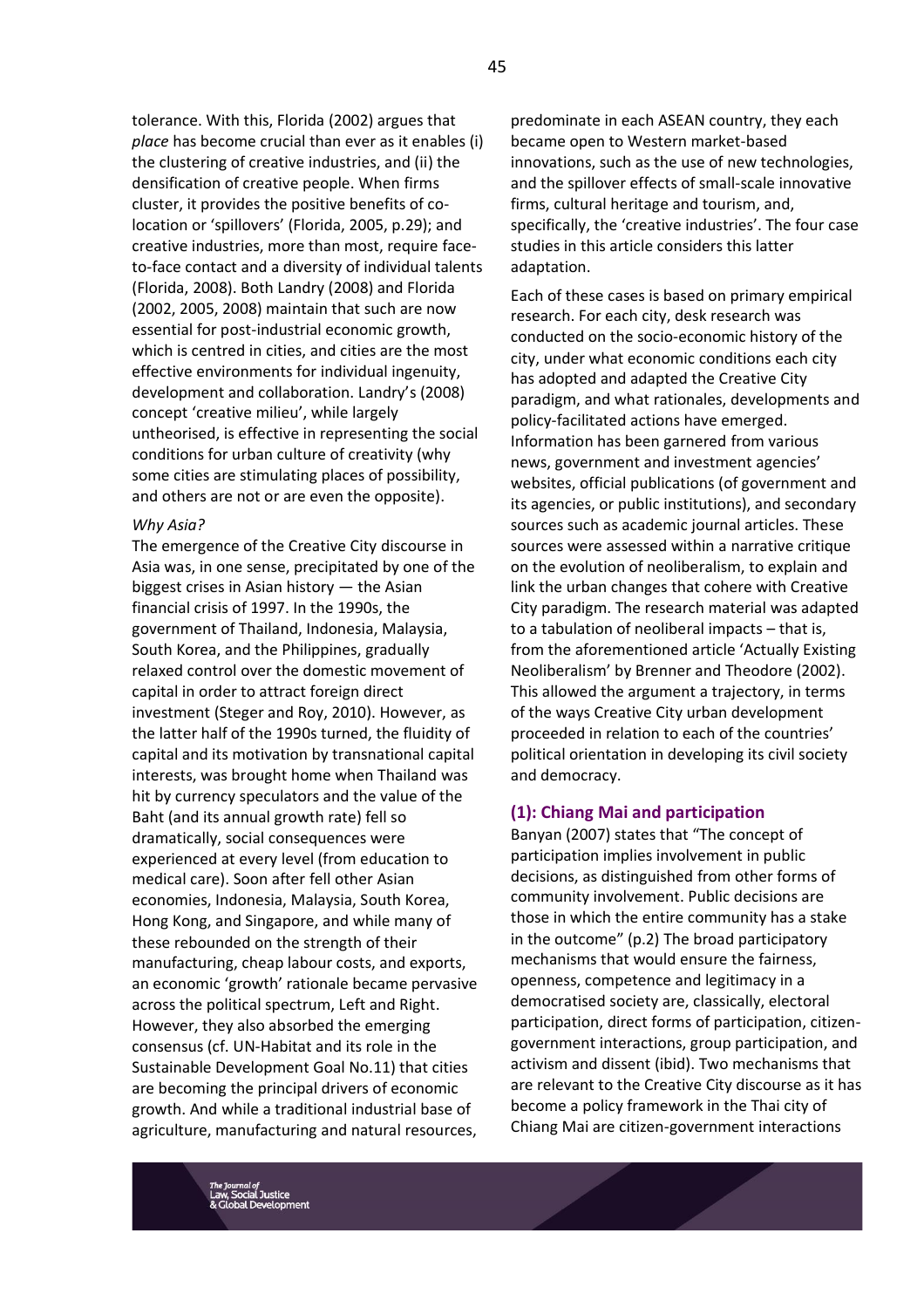and group participation. The mechanism of group participation will be assessed first, as this relates to the central mechanism of the governance model of Chiang Mai's creative city making operations. Group participation takes place when "individuals feed their preferences through an organisation or body that acts as a mediator to express their interests" (Banyan, 2007, p.4), and while group participation allows the representation of marginal or disadvantaged voices, this matter is less obvious and perhaps incurs a greater political risk.

There are three issues we need to take into account: "(i) Groups are not equally accountable to all citizens but primarily respond to their own constituencies, (ii) groups are not necessarily guided by 'community' principles, and (iii) not all community interests are represented by groups" (Banyan, 2007, p.4). These are taken as assumptions in our assessment on citizengovernment interaction in Chiang Mai. We assume that in order to ensure citizen representation, the government must interact with citizens in some specific capacity, notably in ways that inform the making and implementation stages of policy. This might be public meetings, hearings, citizen surveys, consensus-building processes, or any other method that de facto defines citizens as a 'public' with rights and interests and involve these in the making of political decisions pertaining to the sphere of those interests (Banyan, 2007, p.3). The criteria of assessment by which participation in the Chiang Mai Creative City will be conducted will be drawn from the above. The first criterion is the visible inclusion of the public interest — and how this is involved in important urban decisions concerning the city's culture (i.e. the UNESCO Creative Cities Network, the UNESCO World Heritage Site Status). The second criterion is citizen-involvement — whether priorities, processes and procedures pertain to the policymaking and implementation stages (such as consultations, hearings or surveys). These criteria are basic with regard to our concept of democracy, and obviously, do not attempt to ascertain the extent or depth of democracy or democratisation that the Creative City framework might cultivate. It will, however, offer a conceptual framework to identify the integrity of

democracy in cultural policymaking by assessing the extent of public participation in Chiang Mai.

*Participation and the Creative City* From the outset, the Creative City discourse has awarded significance to 'participation' broadly (both culture and social) — implied in the repeated 'collaborative' dimensions of citydevelopment as lauded by the Creative City's key theoretical architects – Charles Landry, Richard Florida, and John Howkins. However, 'participation', which essentially a concept traditional to liberal democracy, is also articulated in broad cultural and social terms that do not necessarily require processes of democracy or the institutional apparatus we may expect of democratic societies.

In Landry, Greene, Matarasso, and Bianchini's *The Art of Regeneration: urban renewal through cultural activity* (1996), we find a typical example of an emphasis on the supposedly clear benefits of participation in the form of participatory arts programmes. Argued is the point that participation offers "a route to personal development which suits how people learn about communication, personal effectiveness and selfreliance, and have shown their attraction for those who have found conventional education opportunities inappropriate" (Landry et al., 1996, p.31). As a general statement then, participation enhances social cohesion, improves the perception of the local area, reduces behaviour inimical to social cohesion, develop selfconfidences in citizens, promotes an interest in maintaining the local environment, and further, a culture of collaboration emerges in the form of sectoral partnerships, organisational capacity, and a clear vision of what is possible in terms of actual future development (Landry et al., 1996, p.31-33). Landry's expanded re-issue of the seminal statement The Creative City (2000) tends to 'frame' these assertions with a form of Human Development, whereby the most critical resource a city possesses is its 'people', in terms of "Human cleverness, desires, motivations, imagination and creativity", which are gradually "replacing location, natural resources and market access" as 'urban resources' — for, "The creativity of those who live in and run cities will determine future success" (Landry, 2000, p.51).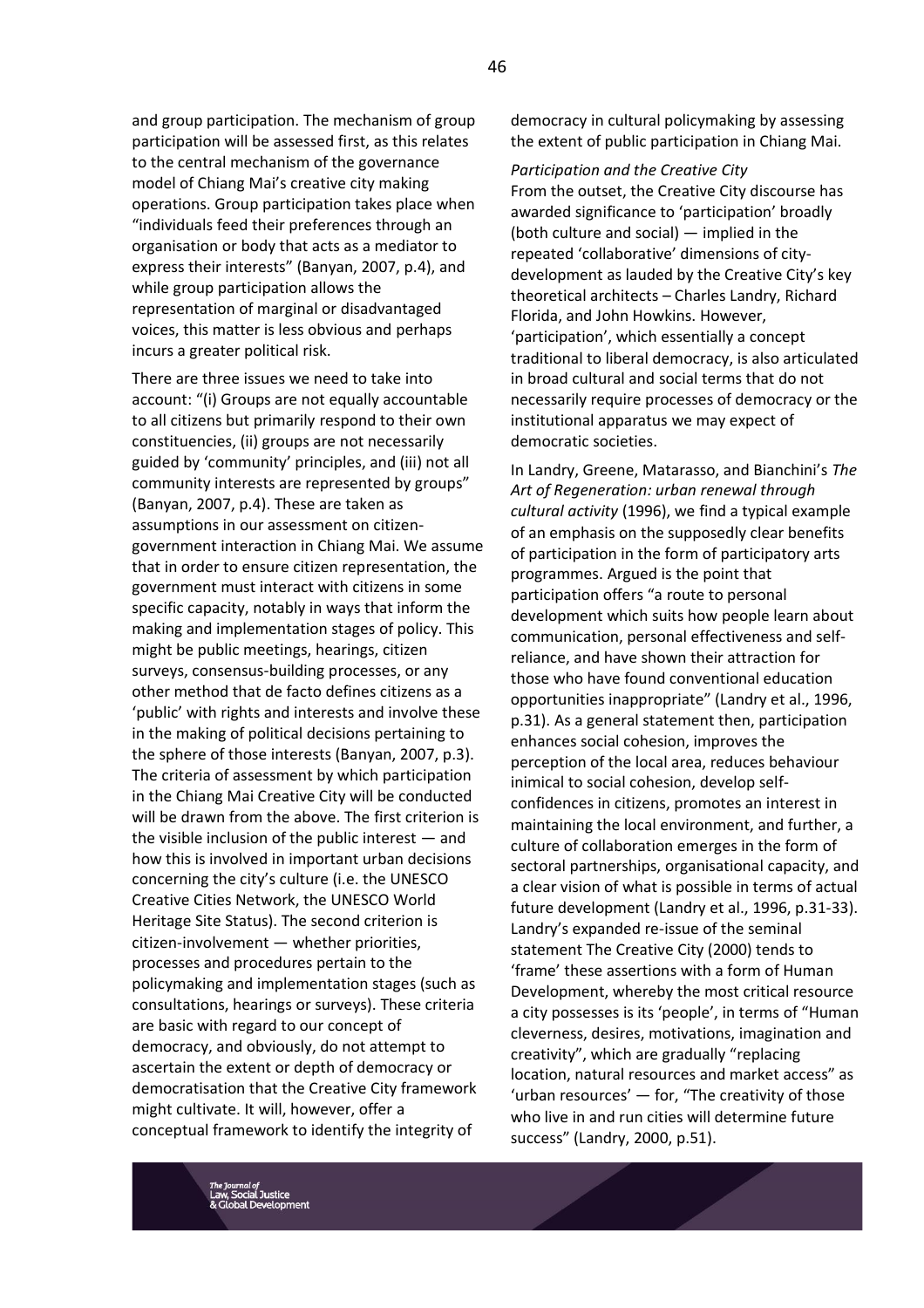Richard Florida's 'creative class' thesis, noted above, obvious proposes the emergence of a new category of social class, his theory of industrial development does prioritise people in terms of their individual aptitudes, capabilities and aspirations. Moreover, while many have framed Florida's creative class in terms of free-market neoliberalism (Peck, 2005, etc.), he nonetheless maintained an emphatic series of claims on the necessity of certain social and urban conditions. In his latest popular book, *The New Urban Crisis: gentrification, housing bubbles, growing inequality, and what we can do about it* (2017, p.xxi), Florida returns to these conditions and indicates that the "enduring success in the new people-driven, place-based economy turned on doing the smaller things that made cities great places to live and work — things like making sure there were walkable, pedestrian-friendly streets, bike lanes, parks, exciting art and music scenes, and vibrant areas where people could gather in cafés and restaurants." He continues, "Cities needed more than a competitive business climate; they also needed a great people climate…" (Florida, 2017, p.xxi). While the social and urban conditions of human creative flourishing were always embedded in his theory, the term 'people climate' was quite new and quite untheorised.

As for John Howkins' theorisation of the Creative Economy, he does make significant mention of the effect of the new economic change in people's lives, including workplace, homes, and cities (Howkins, 2001, p.viii-xiv). And insofar as the creative economy is an urban phenomenon, Howkins states that the heart of the creative transformation of industry is a general determination for people to want to think of new ideas that stimulate others, and this could not happen without an industrial-urban economy that facilitated optimum participation, and a consequent shaping power in cities (Howkins, 2001, p.ix).

Thus, Landry, Florida and Howkins together indicate a widespread assumption on participation, in its cultural, social and urban senses. Consequently, the 'fast' policy of creative city-making has assumed rhetoric of participation embedded within it, which, by implication involves normative democratic expectations on

the role of citizens (not simply consumers) in shaping their social environment of habitation and work.

*Participation in Chiang Mai Creative City* In Chiang Mai, we find three organisations central to the Creative City policy project: Creative Chiang Mai, Chiang Mai City of Crafts and Folk Art, and Thailand Creative and Design Centre (TCDC). Creative Chiang Mai was the first organisation to advocate the Creative City policy concept in the city and to work with the Chiang Mai University Science and Technology Park; their advocacy emphasises innovation and technology. Their industrial framework is not simply a generic 'creative industries' but more specific 'design industry' as exemplified in the annual Chiang Mai Design Awards (CDA, established in 2012). Aiming to promote innovation and creativity together, the range of design categories the award demonstrates an attempt to maintain a specificity of purpose along with a recognition that 'design' as an 'industry' or 'sector' is actually hybrid and contains some very different professional areas (from graphic design to architecture). Chiang Mai City of Crafts and Folk Art is a network association whose central purpose was to support the application of Chiang Mai to membership of the UNESCO Creative Cities programme (awarded October 2017). The TCDC is supervised by the Royal Thai Government's Office of Knowledge Management and Development, and founded in 2004 is a central think tank, advocacy and commissioning centre that is, again, spearheaded by the 'design industry'.

*Governance and policy implementation* A central dimension of participation is some measure of involvement of sector professionals or the general public in decision-making – organisational and policy-based. This section demands a comment on the concept of governance in Chiang Mai as it has been subject to the forces of neoliberalism along with the rest of the public or governmentally funded institutional sector (Bevir, 2007, p.364-380). Governance is a complex and fragmented pattern of rule composed of multiplying networks (ibid) – often institutions responsible for devolved powers. Our central research question is how, if at all, governance in the city is facilitated by the new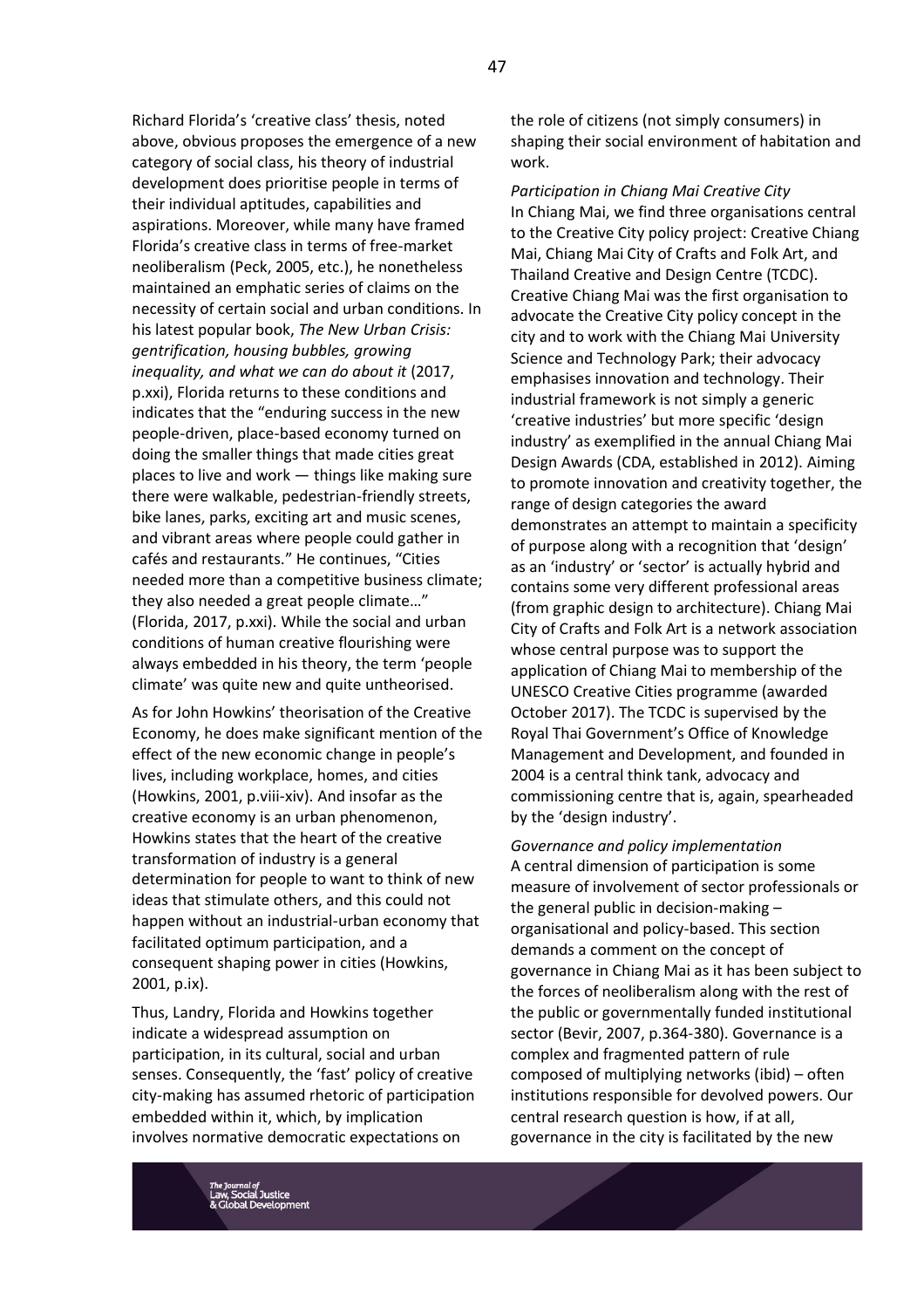Creative City policy discourse? Is there reason to infer or assert that it has? The neoliberal narratives of free market, civil society, and corporate power, suggests that 'governance' itself is essential to a capitalist social order, central to whose concept of organisation is not, logically, collective cooperation but individual selfinterested action directed on the basis of market norms and calculated cost-benefit ratios aiming for profit or at least utility maximisation (Bevir, 2007). Neoliberalism is characterised by marketisation and the 'new public management' (NPM) inculcation of corporate strategic management as a template for public institutions and/or social services (ibid). This section argues that the model of cultural governance in Chiang Mai, as exemplified by the Creative City policy development is organisational participation without citizen involvement.

The central agencies of governance in Chiang Mai's Creative City are cited above. As Costa, Magalhães, Vasconcelos, and Sugahara note (2007, 2008), the UK's Department of Culture, Media and Sports' (DCMS) well-publicised definition of 'creative industries' and subsequent market-oriented development policies made an impact worldwide (Costa et al., 2007, p.127), and which continues through the British Council's creative cities scheme as well as a multitude of national arts councils, Western consultancies and indigenous think tanks like Thailand's TCDC. TCDC's influence is national, Chiang Mai City of Crafts and Folk art is very much a local or at best regional influence, and Creative Chiang Mai is a city-based non-profit organisation. Costa, Magalhães, Vasconcelos and Sugahara (2008) propose three different axes of analysis for a study of governance: national versus local/regional, policy intervention versus the influence of non-policies, and public versus nonpublic projects (See Costa et al. 2008, 2009).

Costa, Magalhães, Vasconcelos and Sugahara argue that for creative city policies, the regional/local level of governance is most effective as it impacts dimensions of the urban economy not encompassed by national models of governance. The branch of TCDC in Chiang Mai is suggested as evidence of this: as interviewed, the director of the TCDC Chiang Mai stated that he

recognises the distance between the organisations programme and the social life of the city (and, the character of the projects and identity of the city), and that was in part its strategic role as national government advocate (Buakeow, 2017). This further suggests that Chiang Mai City of Crafts and Folk Art's and the Creative Chiang Mai projects lessen the sense of distance between cultural organisations and the social life of the city. As local organisations, projects run by these two actors are more connected to the social life of the city. The craft industry is a well-known industry in Chiang Mai. Creative Chiang Mai offers 'handmade chiangmai' and 'salahmade' branded projects with online platforms to connect artisans and buyers. They present stories and procedures of artisans and craft products (handmade-chiangmai, 2019). This way, artisans are offered a more extensive network and connection, rather than just passing the middleman.

The axis of 'policy intervention versus nonpolicies' (that is, without explicit policymaking for the development of creativity in cities: Costa et al., 2008), all three Chiang Mai organisations bear some influence on the shaping and making of the city as a creative city through the force of their institutional presence, networked professionals, projects and creative outputs. Firstly, the Creative Chiang Mai influenced the Chiang Mai government to apply for the UNESCO Creative Cities Network. Presenting endless opportunities on the economy and urban development by using creativity as a driving force, Creative Chiang Mai has injected the creativity discourse into the urban scene. Not long after the failed application of Chiang Mai as a 'design' city to the UNESCO Creative Cities Network, the Chiang Mai government seized the opportunity to 're-invent' the opportunity by appointing the Chiang Mai University's Faculty of Fine Arts to work on the application for the UNESCO Creative Cities Network as a 'crafts and folk art' city. The city finally gained the title in 2017. Moreover, these creative organisations have influenced the use of creativity discourse in the city by hosting events that have impacted the city. The annual 'Chiang Mai Design Week' by the collaboration of these three organisations, private and government

48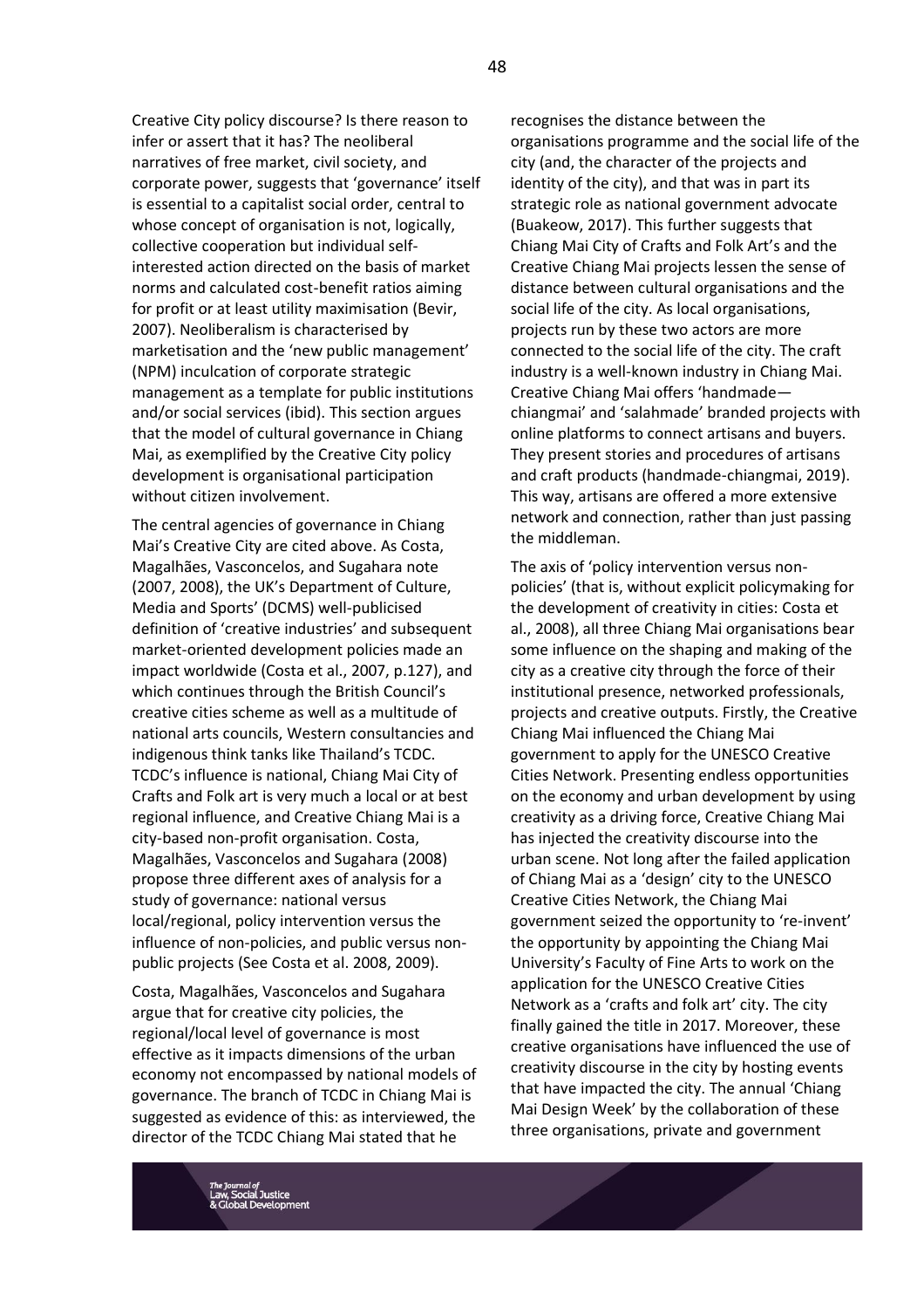sectors in Chiang Mai is a good example of how the creativity discourse has been spread in the city. It is a week-long event that showcases mainly crafts and design industry. Apart from regional and international audiences, people and the social life in Chiang Mai are influenced bits by bits by this event.

The last discussed axis, 'public versus non-public projects' can be qualified by the observation that "Besides…governance models mainly based on public projects, there are governance strategies that are the outcome of non-public will (even if they are in part publicly funded)" (Costa et al., 2007, 2008, p.409). These projects could be "the product of non-profit organisations such as associations, foundations or agencies funded with public and/or private money" (Costa et al. 2008, p.409). Furthermore, they maintain two spheres of organisational activity: (i) the promotion of a specific creative activity/genre or sub-sector of the creative industries; and (ii) the promotion of a geographic area (region, city, quarter, district, borough, and so on), often in terms of the diversity of creative activities and industries located therein. This governance model pertains to the Chiang Mai City of Crafts and Folk Art and Creative Chiang Mai, quite obviously. Both are promoting specific genres or professional areas of creative industry (the craft industry, the design industry) but these areas are defined as hybrid given the spectrum of activities in these categories within the bounds of the city. Also, both participate in the identity-enhancement and promotion of the city as a creative location. Therefore, Creative Chiang Mai and Chiang Mai City of Crafts and Folk Art can participate in city branding, whereas it appears to be harder for TCDC.

#### *Policy implementation*

Policy implementation is a critical stage within policymaking itself and not simply the 'application' of policy (Bardach, 1977). Implementation is so often where the policy becomes visible in the public realm, open to reflection, feedback or criticism, and if the policymaking process is subject to democratic accountability, review and assessment of outcomes will be essential to the continuity of implementation (whether to the refinement or amendment of policy, or of strategy

or the programmes by which policy is activated, or amendment and change. A question emerges as to whom, and on behalf of whom (representation) implementation takes place. Who is involved? In the previous section, the second 'axis' of Costa et al. indicates that the governance model in Chiang Mai belongs to a 'non-policies' one, which makes it harder to ensure the involvement of citizens in the policy implementation stage. The dominant three Creative City organisations all claim to be acting on behalf of the people of the city, but this is simply a generalised notion that includes residents, visitors, workers (of all categories).

The example of the application to the UNESCO Creative Cities Network by the Chiang Mai local government in the previous section demonstrates how policy is made in the city. Buzz words or trends that have grabbed the local government's attention make it into the urban policy of the city without much citizens participation. People participate in the policymaking of the city are those in the government, in organisations which include people in higher social status.

A further matter for the critical scrutiny of implementation is the 'organisational field' of creative organisations in the city. Do the organisations cooperate, and work in an interconnected or strategic way, or are they quite disconnected from each other? If the latter, then the potential for overlap, competition, crosschecking or collegiality may raise questions concerning efficiency and accountability in the public realm of the city. From the interviews, this has been proven by the three organisations themselves that they work quite separately in strategy and projects planning (Boonyasurat, 2017; Buakeow, 2017; Venzky-Stalling, 2017). In Chiang Mai, the implementation of the Creative City policy take place in ways that can be defined as both 'top-down' and 'bottom-up': TCDC Chiang Mai can be described as top-down, while Chiang Mai City of Crafts and Folk Art and Creative Chiang Mai happen bottom-up. Decision-makers in the former are national, whereby the regional citybased operations are implementations of national policy programmes (and effectively involve the only relation between central and local government).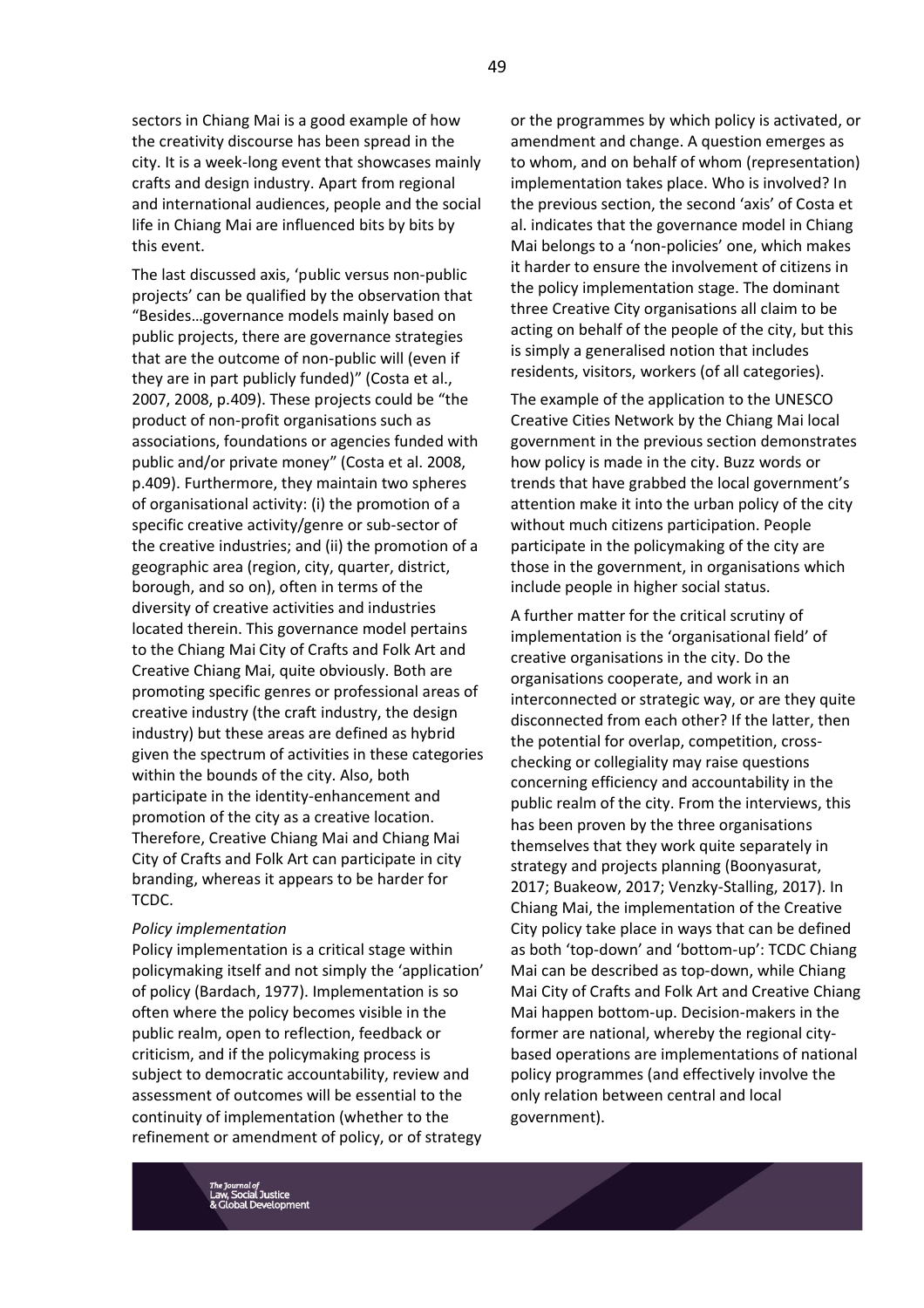#### *Neoliberalism in the city*

This paper argues that the adoption of the Creative City discourse in Chiang Mai is a Trojan horse of neoliberalism as it causes the problems of disempowerment, disenfranchisement, marginalisation, and inequality. Firstly, the governance model of Chiang Mai Creative City has facilitated an issue with disempowerment. Disempowerment leads to the lack of civil society where independent or entrepreneurial or socialbased agencies or people are not given opportunities, resources and incentives that they should have been given. The creative industries and urban development in Chiang Mai are reserved for a limited number of specialist or stakeholder agencies. With no shared, representative, decision making or action that represents the whole city, people are not involved in the decision-making process as discussed in the previous section. It is evident that selected members of the three organisations are on the higher social class, for example, university lecturers, business people, politicians, government officers, and so on. Many of them are not resident in the city; however, the fact that Chiang Mai is a rapid growing secondary city of Thailand, this attracts these groups of people. Also, when this kind of policy discourse is pushed forward, it is difficult for locals to resist. Many creative and cultural clusters in Chiang Mai, for example, Bor Sarng, Baan Tawai, and Wat Gate, have been automatically included in the branding process that they have become commodified.

Secondly, the issue of disenfranchisement has sprung from the adoption of the Creative City discourse in Chiang Mai. The previous discussion shows that the adoption of the discourse and the process of policy implementation did not allow the public to be involved as much as they should. The ongoing discourse of the Creative City in the city makes some groups of people do not feel involved with the direction of the development in the city. Even though the projects from the three creative city organisations seem to be for locals, they do not base on community-based interaction or localisation. There is no mechanisms or schemes that enable the recognition of other city groups or create active involvement in creative city activities. The activities from the Chiang Mai

City of Crafts and Folk Art mainly cater to the need of the craft industry. This works out the same for the Creative Chiang Mai and TCDC where their main targets have become the prioritised group of Chiang Mai's urban development. This does not mean that the organisations should provide projects without specific groups of audiences, but the governance model of the creative city making does not provide a framework for identifying and contributing to the non-creative or destructive aspects of the city – like excluded people, young people in trouble, crime or drugs. People who do not feel involved become non-active members of the community, and this could lead to anti-social behaviours. The Creative City discourse, as a notion from the West, appears as alienated to locals as commented by the TCDC director, Buakeow (2017). People's lifestyles are not taken into account; thus, the related projects had not been participated by a wider range of people of the city.

Thirdly, marginalisation is implied by the previous two issues. The problem of marginalisation can be viewed in two domains: social and cultural. Socially, the Creative City discourse in Chiang Mai creates cultural elites which reproduce a social hierarchy. People who are involved in the making of Chiang Mai as a creative city hold power and gain even more power through the process. Without a balance from local and central governments, the city has turned to be a place for certain groups of people – those who 'belong'. These people are then placed on the top step of the social ladder. Even when local artists are involved in projects, they would not really belong in this reproduced social class or a so-called 'creative class.' Nimmanhaemin, the art cluster in Chiang Mai, is one of the examples of this social marginalisation. The area has been commodified that it has turned to be a place mainly for business purposes. Only established artists and big businesses survive in the area, and this has diminished other forms of arts and creativity as this place has turned out to be a place for specific groups and tourists. For cultural production, there will be a marginalisation of industries as the Creative City discourse limits the field of creativity to small niche areas of specialisation – not broadbased industrial development, where (a) creativity

50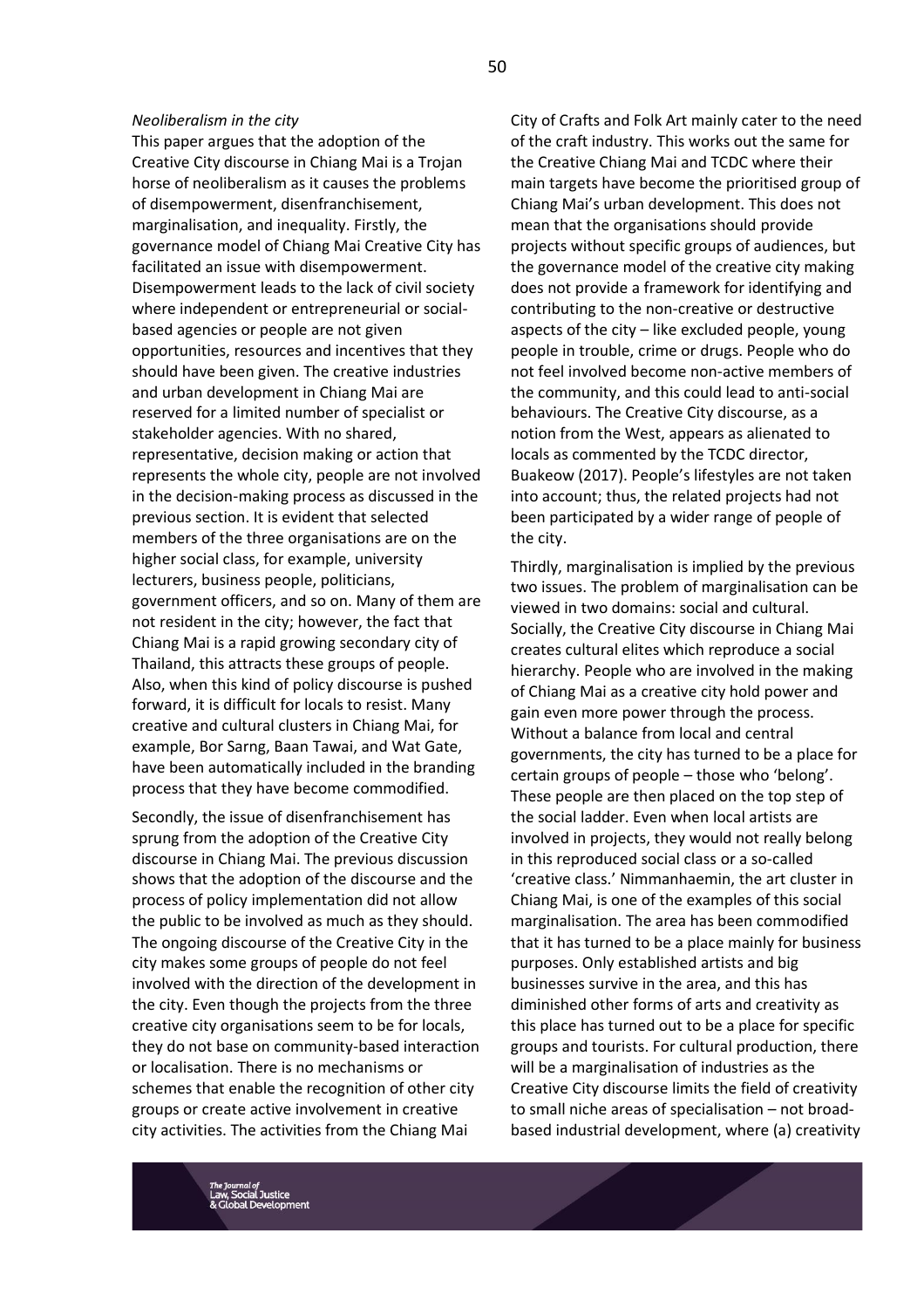can impact all areas of a city's industry, (b) creative labour can be a training for transferable skills and employment prospects, and (c) where labour is interconnected with training and educational institutions. In Chiang Mai, the niche industries that are promoted are the craft industry and the design industry. People in these industries are developed to be fed into the industries. This creates a trap, as people do not grow and develop to their full potential. They are only supported to be a function in the machine of production. It is evident that areas in Chiang Mai have been unevenly developed through the use of creative city and creativity policies as guided by projects and developmental schemes such as the UNESCO Creative Cities and the UNESCO World Heritage Site. It is a facet of neoliberal ideology that convinces workers that they are privileged and one day will find prosperity through their creativity. All in all, these above problems above could ultimately emerge as a crisis of inequality (or at least, exacerbated inequality). With the reproduction of social class, niche markets, and lack of democratic process, inequality will emerge.

# **(2): Bandung and 'city re-representation'?**

City 're-representation' is another central feature extrapolated from Brenner's and Theodore's (2002) criteria of neoliberal localisation. Rerepresentation is a discursive mechanism of neoliberal localisation, which like others, comprises moments of destruction and creation — the existing unfortunate or ineffective 'image' of a city (where, for example, actual economic realities of urban disorder both socially and economically) are emphatic, are replaced by characteristics more constructive of a new economic order and its ideologies. In Bandung, the entrepreneurial discourse has been mobilised to good effect, promoting policy rhetoric of revitalisation, reinvestment, and rejuvenation through creativity and industrial innovation.

The concept 'representation' is recently, commonly deployed with critical urban analysis to identify three related processes (Castiglione, 2007). First, representation suggests the forms through which political action (or, for our purposes, policy implementation) takes place in the context of a 'principal-agent' relationship —

where, for instance, a government can be said to act in the interests of its people (ibid). Second, representation identifies the place, or places, through which political power can be exercised responsibly and with a degree of accountability, thus enabling citizens to have both a degree of influence and some control over such power (ibid). Third, representation determines how political voice can be embodied with a certain degree of equality and recognition (ibid). These three processes suggest what a city should concern in terms of the re-representation of its image to ensure the equal representation of its citizens and protect their identities in the city and that their political power is exercised with a degree of accountability.

How cities are represented or represent themselves to themselves, or to others has been a matter of ongoing debate among urbanists. American professor Sharon Zukin forged a seminal line of criticism identifying how the representation of culture in cities is a powerful means of managing both cities and culture given how the latter is "a source of images and memories, it symbolises 'who belongs' in specific places" (Zukin, 1995, p.1). The Creative City discourse in Bandung has served in this way, with a form of a strategic brand for the city. Zukin further emphasised the "cultural power to create an image, to frame a vision, of the city has become more important as publics have become more mobile and diverse, and traditional institutions – both social classes and political parties – have become less relevant mechanisms of expressing identity" (1995, p.2-3).

Bandung's city 're-representation' begins with the work of the Bandung Creative City Forum (and its committees), who were tasked with forming a new 'image' for Bandung — in Zukin's terms, as "Those who create images stamp a collective identity" (Zukin, 1995, p.3). This was in harmony with the noted discourse of entrepreneurialism, that was disseminated by both national and municipal economic policy, whereas neoliberal localisation, a more dynamic market model was progressively adopted. Brenner and Theodore (2002) discuss a variety of now common neoliberal policy innovations, including placemarketing, enterprise and empowerment zones,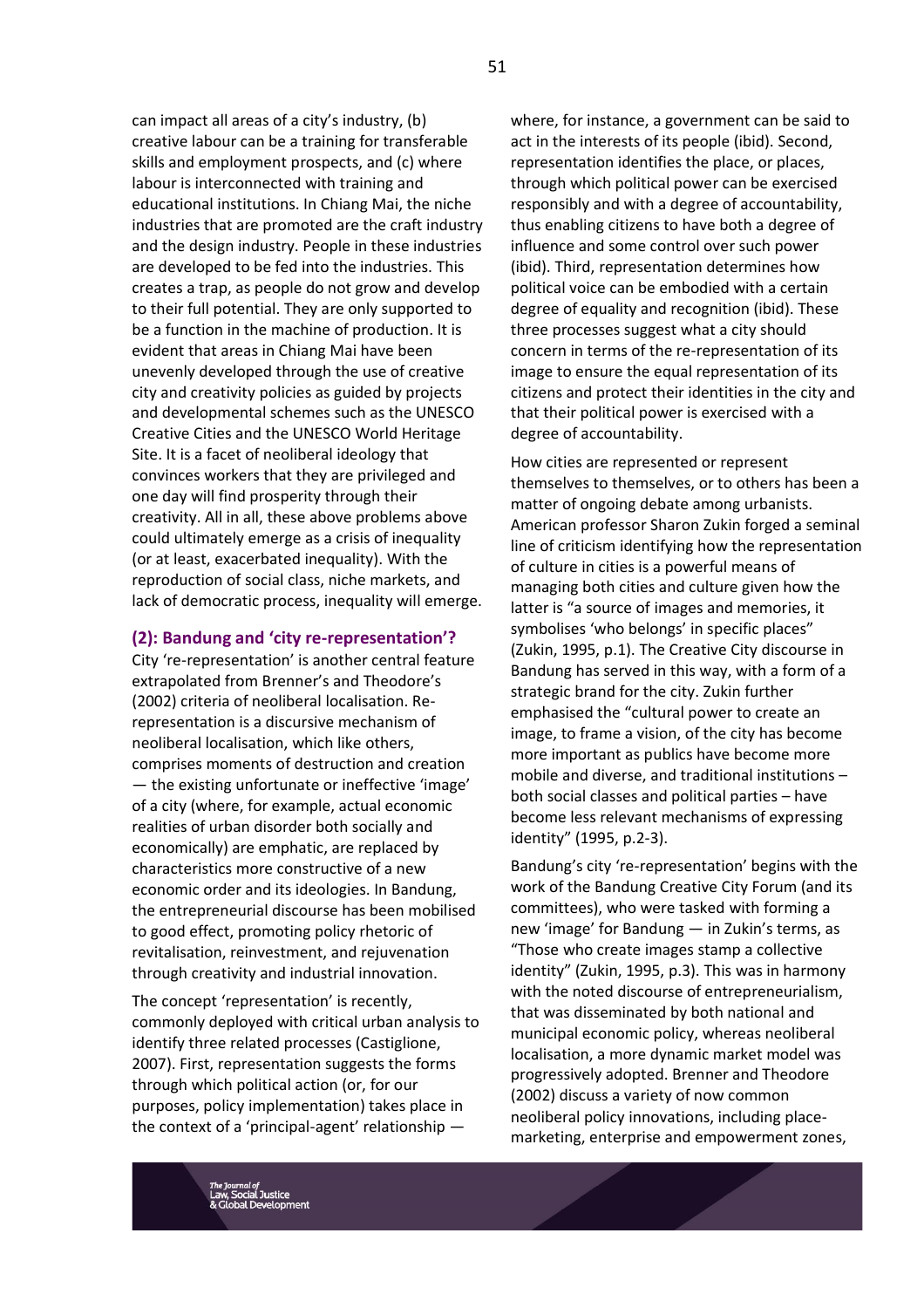urban development corporations, new forms of local 'boosterism', property-redevelopment schemes, and so on. These policies, on critical analysis, are not autonomous innovations but are calibrated within a suite of public policy measures to coherent with national and local economic policy and to effectively support the establishment of what can be identified as neoliberalism in regions undergoing urbanisation, particularly cities. Therefore, it will be taken into account as the second criterion with which we will define Bandung Creative City. This will necessitate attending to the role of (i) people in power and (ii) the role of entrepreneurial discourse itself.

*City re-representation and the Creative City* Our central interlocutor, Charles Landry, awards a strong emphasis on the re-representation of the city in saying "Most of us agree that cities should have clear identities and a sense of community, that they should be distinctive and true to themselves" (2000, p.72). In order to make that happen, the values and norms of the cities' diverse social or cultural groups must be recognised so as to develop a culture of actual 'representation' (in the political sense) and facilitate cultural sustainability, where people in cities are continually involved and responsible for the sustenance and productivity of the city (Landry, 2000). Landry and Bianchini together strengthen this general point in the 'working paper 3 for Creative City' indicators' that "A city may, however, be made up of a range of identities, sometimes rooted in different parts of the city, that express themselves in different lifestyles and thus the tolerance alluded to earlier is a key aspect of harnessing these identities so that they contribute to overall viability and do not cause fragmentation" (1994, p.26). This emphasises the interconnection between culture and the equitable representation of diverse citizens in sustainable cities, and where identity and distinctiveness are both important in the process of selecting for the core and peripheral culture in the tide of available information and ideas (ibid). Moreover, they can also provide a bond between people with different backgrounds and interests to cooperate for the common good of the city; however, "when identity and distinctiveness degenerate into parochialism,

introversion, chauvinism and antagonism to the outside world they may destroy the foundations of a creative milieu" (Landry and Bianchini, 1994, p.27) and this could have happened in the Bandung case when the Creative City discourse was adapted.

'Representation' in cities for Florida is internal to his characteristic "3T's" of economic development: 'technology, talent, and tolerance' are necessary but, according to Florida (2008), not entirely sufficient for sustained economic growth. When discussing the locations that the creative class choose to live and work, he asserts that "Cities have personalities, too" and that "It is all well and good to know that place affects happiness, that the happiest communities tend to be open minded, vibrant places where people feel free to express themselves and cultivate their identities, and that these communities tend to foster creativity" (Florida, 2008, p.187). This projects the importance of a 'positive' representation to attract a certain group of people as he argues that creative people would choose a place in which to work and settle. This argument supports Landry's and Bianchini's view on the importance of identities in the making of a successful and sustainable creative city, and it can, therefore, be asserted that the aesthetics or visual "image" of a city's work in representation must be interconnected with urban policy and the material conditions of social life.

Concerning the extent of the relationship between creativity and economics, Howkins also identifies environmental conditions, where "[Creativity] occurs whenever a person says, does or makes something that is new, either in the sense of 'something from nothing' or in the sense of giving a new character to something. Creativity occurs whether or not this process leads anywhere; it is present both in the thought and in the action" (Howkins, 2001, p.ix). The relation between ideas and actions and how the agents and agency of thought and action are socially situated reinforces Landry's and Florida's point on the rerepresentation of cities as not simply strategic brand or destination marketing but as internal to urban planning.

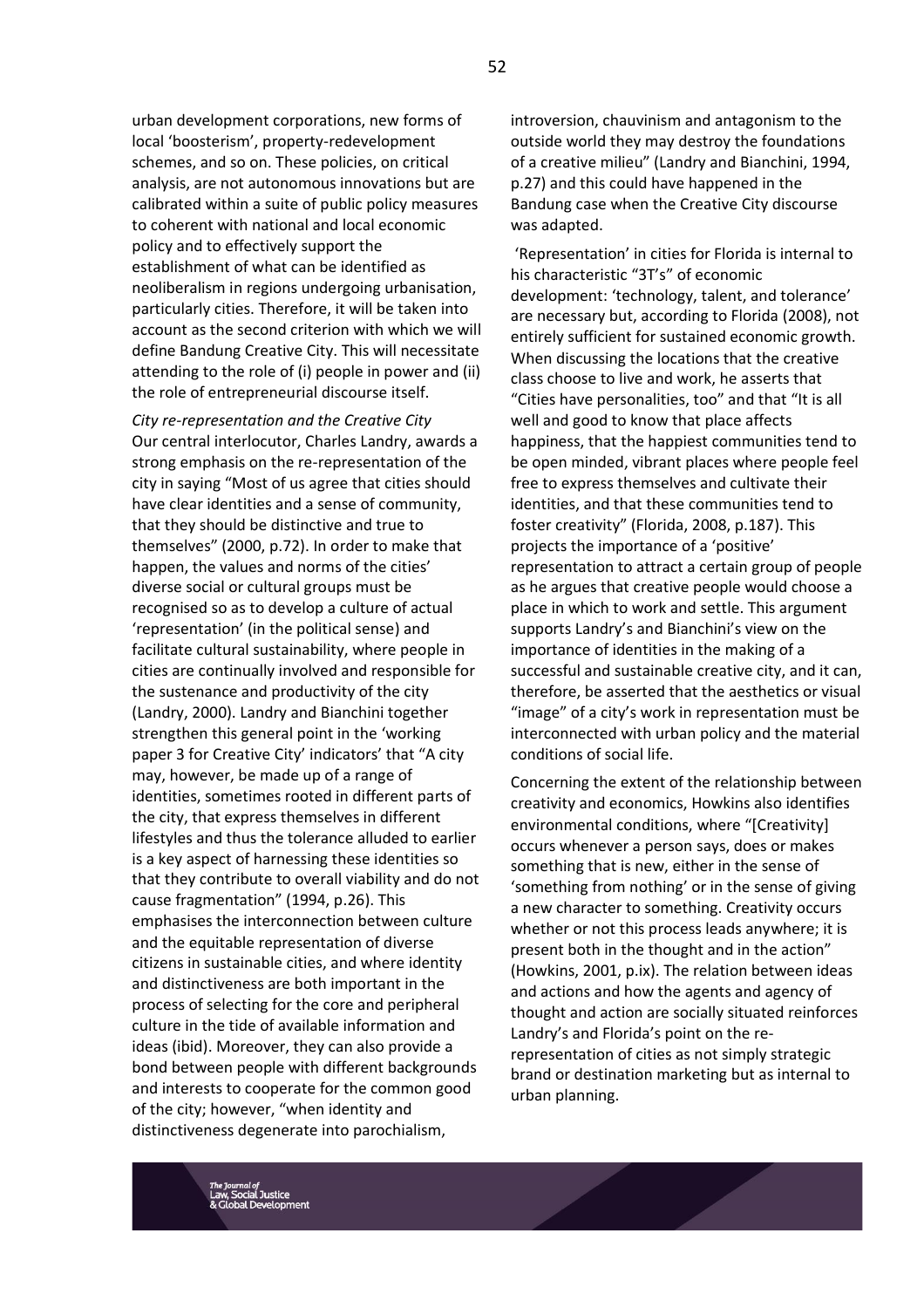#### *City re-representation in Bandung*

Like most of the Southeast Asian cities, the development of Bandung started from agricultural activities. After 1945, Bandung was developed as an industrial area to support the growth of Jakarta, the capital city of Indonesia. The Master Plan of 1971 planned for Bandung to become a metropolitan centre at the regional level; at the local level, the city is divided into several functional zones and residential districts. The northern part of the city is used for administration, education and tourism-related uses; the central part with commerce, tourism and cultural uses; and the southern part with industrial uses. Later on, the new Master Plan 1985 included three levels of planning, which are the city, district, and technical level. In 1999, the municipal government of Bandung established a strategic vision for the city under the slogan 'Greater Bandung 2020: Friendly and Smart.' In this policy rhetoric, the semantics of 'Friendly' refers to 'well-organised, safe, quiet, religious, clean, healthy, fresh, agro-based, interesting, natural, humanised, harmonic and prosperous,' while 'smart' refers to being 'dynamic, efficient, productive, creative and innovative.' From this basic characterisation of urban policy rhetoric, it is obvious that the municipal government defines the new image of Bandung's in term of urban planning outcomes, albeit broad characteristics of an urban utopia with optimum industrial functionality.

The leading organisation for the creative citybuilding in Bandung is the Bandung Creative City Forum, established in 2008. Prior to that, the British Council had played an essential role in establishing entrepreneurial discourses in the city by introducing programmes such as the Indonesia Young Creative Entrepreneur (IYCE) and the Creative Entrepreneur Network (CEN). One of the awarded winners of the 2007 competition was Ridwan Kamil who later formed the Bandung Creative City Forum and was also elected as a mayor in 2013 and ran for governor in 2018, instead of seeking a second mayoral term. The influence of the British Council in the city of Bandung has set a trend of entrepreneurial discourses in the city. It became clearer with the establishment of Bandung in supporting this trend

as the goals of the Bandung Creative City Forum are (i) promoting creativity, (ii) assisting in planning the improvements in city infrastructure as a means of supporting the development of the creative economy, and (iii) creating more creative entrepreneurs and communities. This has allegedly stamped the image for Bandung as urban projects and activities are done to support the goals of the organisation. When Ridwan stepped up as a mayor of the city, he gave an interview that he recognised the importance of the communities and he had tried to involve these communities in urban activities; however, the question remains, in Sharon Zukin's terms, "Whose culture? Whose city?" (Zukin, 1995, p.1).

Looking at the branding for the city of Bandung under the brand '.bdg' suggests the direction of the city re-representation. Brand .bdg emphasises on Bandung's three central potentials: people, place and idea (as the Bandung Creative City Forum argues that people and ideas offer social innovation and economic values). Place and ideas offer active and entrepreneurial communities, and place and people offer a built environment with business potential (Larasati, 2014). Entrepreneurial discourses have been injected to the city's brand; hence, the branding of Bandung under the Bandung Creative City Forum spreads the implication of individualism under the neoliberal ideology. This part has discussed the rerepresentation of the city from the city branding of the Bandung Creative City Forum. The next part will analyse emerging problems that happen from the re-representation process in Bandung.

#### *What happened in Bandung?*

When analysing the re-representation issue in the urban reality of Bandung, two main political issues emerge (i) people in power and (ii) the sociopolitical implications of the discourse of entrepreneurialism. To begin with, the establishment of the Bandung Creative City Forum happened with 50 independent members from across the creative industries' spectrum — the arts, clothing, fashion, music, urbanists, archivists, solicitors, engineers and many more. On the face of it, this allowed for the representation and recognition of the spectrum of communities of arts and culture in the city. However, the tacit branding of Bandung through an alliance of all the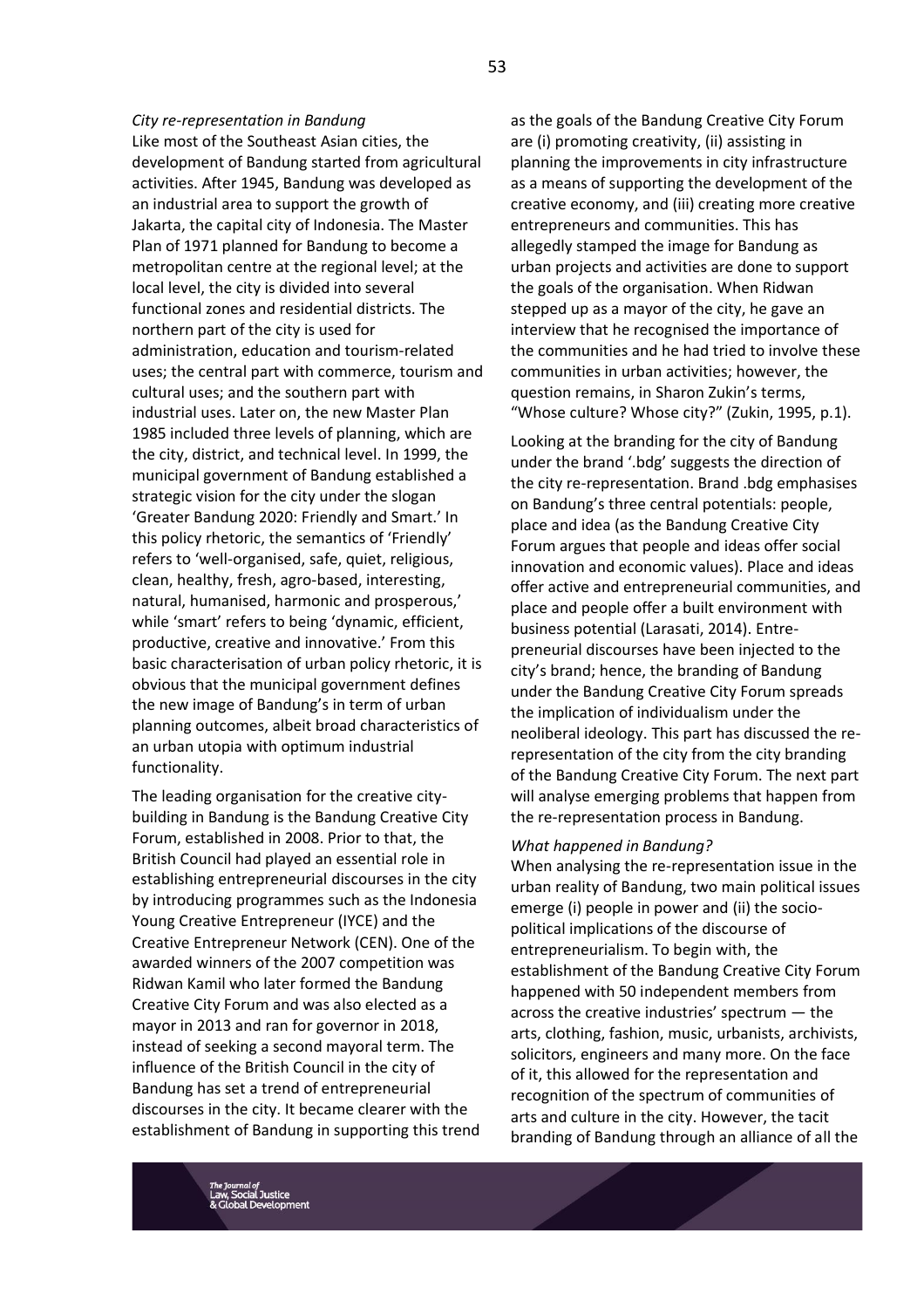institutional and official representatives of culture and creative industries is not necessarily as democratic as it seems: this small, select and quite specific professional grouping has created a tendency towards certain representations of value and social life. The development of Bandung's urban culture through urban development programmes like Simpul Institute, Bandung Creative Centre, Helarfest, Creative Entrepreneur Network, Kampung Kreatif, and the brand .bdg, has suggested that the core values of Bandung's cultural life are the values of those who belong to its institution-based and recognised discourses. Thus, according to our first criterion of analysis, there is an uneven representation of culture and the arts in the city, as people (professionals) with specific forms of institutional power are the central agents of creating a new image for Bandung, inevitably favouring their own groups; as Colomb (2012) explains, the transformation of cultural consumption practices involve "the possession of 'subcultural capital' signalises status in the form of 'hipness'" (Colomb, 2012, p.142). This has triggered a constant renegotiation and exclusion of the boundaries of legitimate culture to include new, previously illegitimate art and cultural forms (like street art and graffiti) (Thornton, 1997).

Our second criterion concerns the discourse of entrepreneurship in the city  $-$  discourses as they are powerfully presented in Bandung in both 'soft' and 'hard' branding. The Bandung Creative City Forum itself acts as a soft branding for Bandung as the network focuses on the creative industries. Projects like the Creative Entrepreneur Network and the brand .bdg also reinforce the entrepreneurial discourses in the city. The use of brand, while now a predictable and accepted practice for cities and leisure resorts, nonetheless structures the urban expanse of the city as a single entity often commodified according to external market expectations, or internal economic aspirations. A city all too easily restructures a communication strategy that speaks on behalf of economic actors in a city and not the city's citizenry itself — de facto treating its citizens as customers or even visitors. In terms of 'hard' branding, many projects in the city have supported the entrepreneurial discourses,

including Simpul Institute, Bandung Creative Centre, and Kampung Kreatif. These spaces offer benefits for the artist community and people in the creative industries. In 2017, the Bandung Creative Centre was opened by the lead of Ridwan Kamil and the Bandung City Government. The building is located in the central area of the city, and it costs approximately RP 50 billion or 2.5 million pounds. Zukin (1995) argues, in the case of hard branding, that the prioritisation of investment and choice are focused on particular aspects that may deliver the most income using a whole population's taxes. This presents an issue on taxation when the poor pay most and receive least in return. Another hard branding strategy is the Kampung Kreatif or 'creative village' where villages in Bandung are branded under the entrepreneurial discourse. These villages have been turned into commodities aiming at cultural tourists as Peck (2005, p.745) argues that "creatives want edgy cities, edge cities." Thus, when the Creative City approach was adopted, this mentality was automatically applied to the urban development plan. To conclude this section, the two criteria show that Bandung is at risk of facing neoliberalism.

#### *Neoliberalism in Bandung*

What happened in Bandung has suggested the neoliberal consequences that have occurred and could be presented in the city later as an effect of the way the city re-represents itself. These include the issues of gentrification, discrimination and hegemony. To begin with, gentrification is a common issue that happens typically along with the process of urban regeneration. It can be broadly defined as a socioeconomic process accompanying any land-use change from low to relatively high functional value (Hudalah et al., 2016). The early literature suggests the replacement of indigenous and working-class people by those of higher socioeconomic status (Glass, 1964). Later on, the concept has developed to include the process of reinvestment of space neglected by the market to generate profit (Clark, 2005), which, then, suggests the physical and symbolic types of gentrification. The Kampung Kreatif project is a clear example for both the physical and symbolic gentrification in Bandung. Villages around the city have been turned into a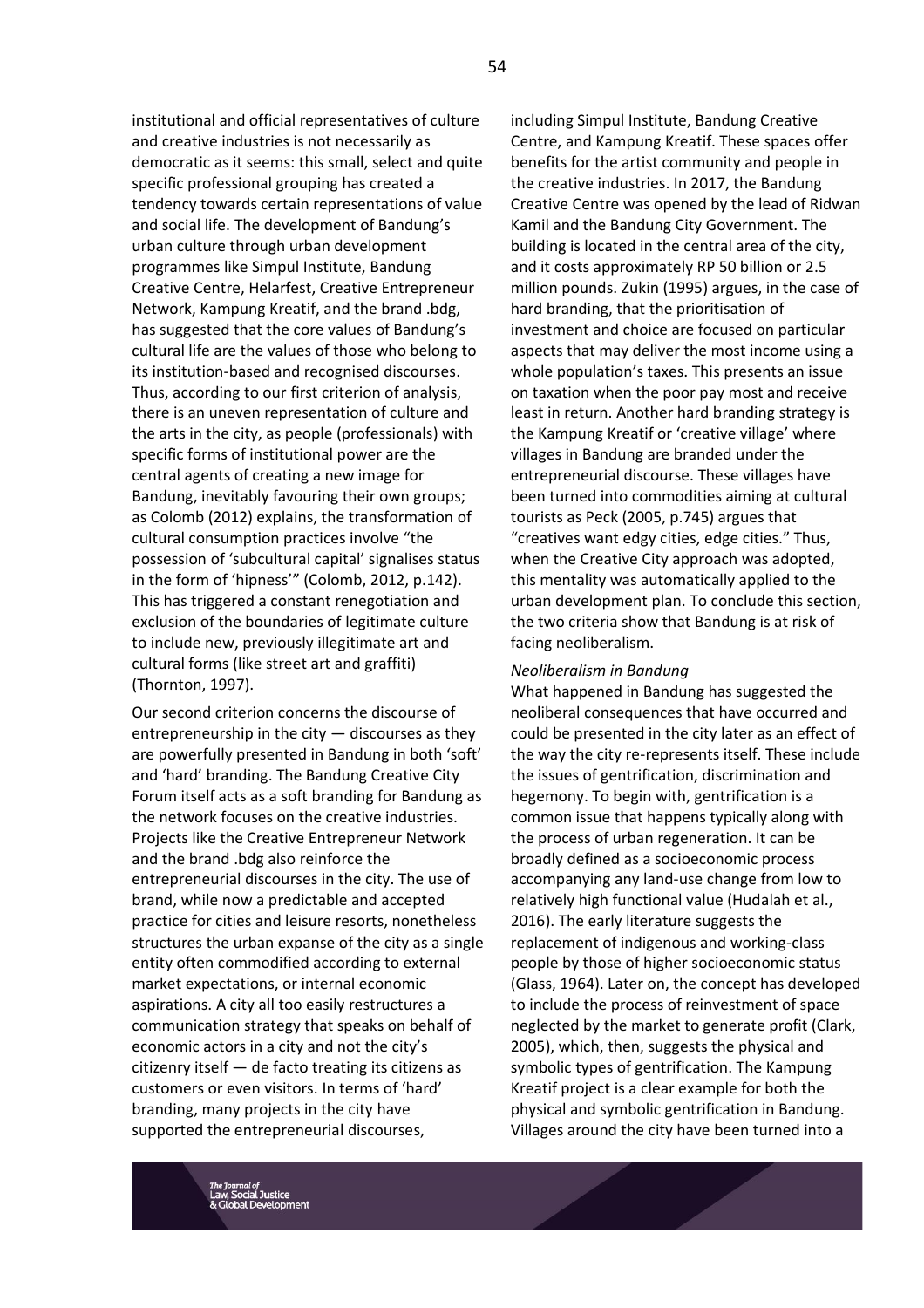place for tourists. This shows that gentrification symbolically limited class-based community in their spaces and under the control of the superior class as this concerned with the capitalist accumulation of wealth manifested in the market or middle-class-driven urban land transformation and its social implications in the form of marginalisation. One of the creative villages, Dago Pojok, has gone through the process by adopting the wall paintings project that has resulted in the attraction of visitors that enjoy the 'painted slum' as a tourist attraction. This increases the gap between the locals, city authorities, and people benefited from the Creative City discourse. Moreover, there are more examples regarding the physical gentrification process in Bandung which suggests the uneven geographical development of the city, for example, areas around the Bandung Creative Centre have been rebuilt for the creative class. This also happens around the streets surrounding universities' campuses in Bandung, for instance, Ganesha, Tamansari and Dipati Ukur. The streets have changed significantly with the emergence of creative-based businesses.

Discrimination emerges in the process of hard branding of the city in Bandung. According to Evans (2001, 2003), hard branding strategy creates cultural icons that are generally acknowledged to attract decision-makers and cultural tourists to cities. On the face of it they appear to be of broad benefit as they offer a more attractive, safer and cleaner city. However, the resources are generally focused, involve particular versions of the city, are targeted at including and making a version of a city for a targeted sector of interested parties, rather than 'the many' (Pratt, 2011). This inevitable 'positions' people outside of the circle and creates a sense of 'otherness.' This process deals with selective storytelling that only a limited number of optimistic voices, images and representations will conflate in urban branding materials. The larger problem emerges when the crisis of cities become a taboo that is avoided mentioning in urban planning (Vanolo, 2015). Despite the initial initiative of solving urban problems, what the Creative City discourse could function as is the masking of the real crisis in the city. In Bandung, the issues of crime and poverty were self-evident, and it was a policy starting

point that the Bandung Creative City Forum saw, and the Creative City discourse was envisaged in a way to address these urban issues; however, when established, the goals of the organisation have shifted, fitting more with economic benefits that the Creative City discourse could offer, the crime rate and poverty have not been explicitly mentioned by the group and city authorities since that stage. With the new branding framework and even more effectively with the hard branding of the Bandung Creative Centre as a centre of attention for the newcomers, the original engaged social vision of the project has been supplanted with a consumption hub.

The problems of gentrification and discrimination create a further problem of hegemony in Bandung. Evans (2003, p.417) argues that cultural flagships have created a form of "Karaoke architecture where it is not important how well you can sing, but that you can do it with verse and gusto." Thus, the 'Karaoke architecture' would be more or less the same in these cities. Eye-catching buildings and the development of around the area, as well as the influx of chain stores, occur in many cities around the world, including Bandung. The example could be seen from Kampung Braga, a village in Bandung where the local government decided to work with private developer and investor to renovate the area to be more attractive for visitors and Bandung's people. The indigenous people of Braga community, however, face the problem from the building of new apartments as these high-rise buildings cover their houses from sunlight and there was no representative from neither the government nor the developer that willing to make a dialogue with the community (Mirza, 2010). These new high-rise buildings have been a phenomenon that happens in many other places where the regeneration takes place, which has led to a homogenous architecture and structural economic adjustment policies. Funding has been diverted into rural development, like in the case of Kampung Braga, and this could be through crafts, heritage or tourism-based projects (Evans and Foord, 2000). In addition, Bandung has been awarded a UNESCO Creative City of Design in 2015. This has also been widely debated by scholars (Pratt, 2011; Rosi, 2014) that the UNESCO Creative Cities Network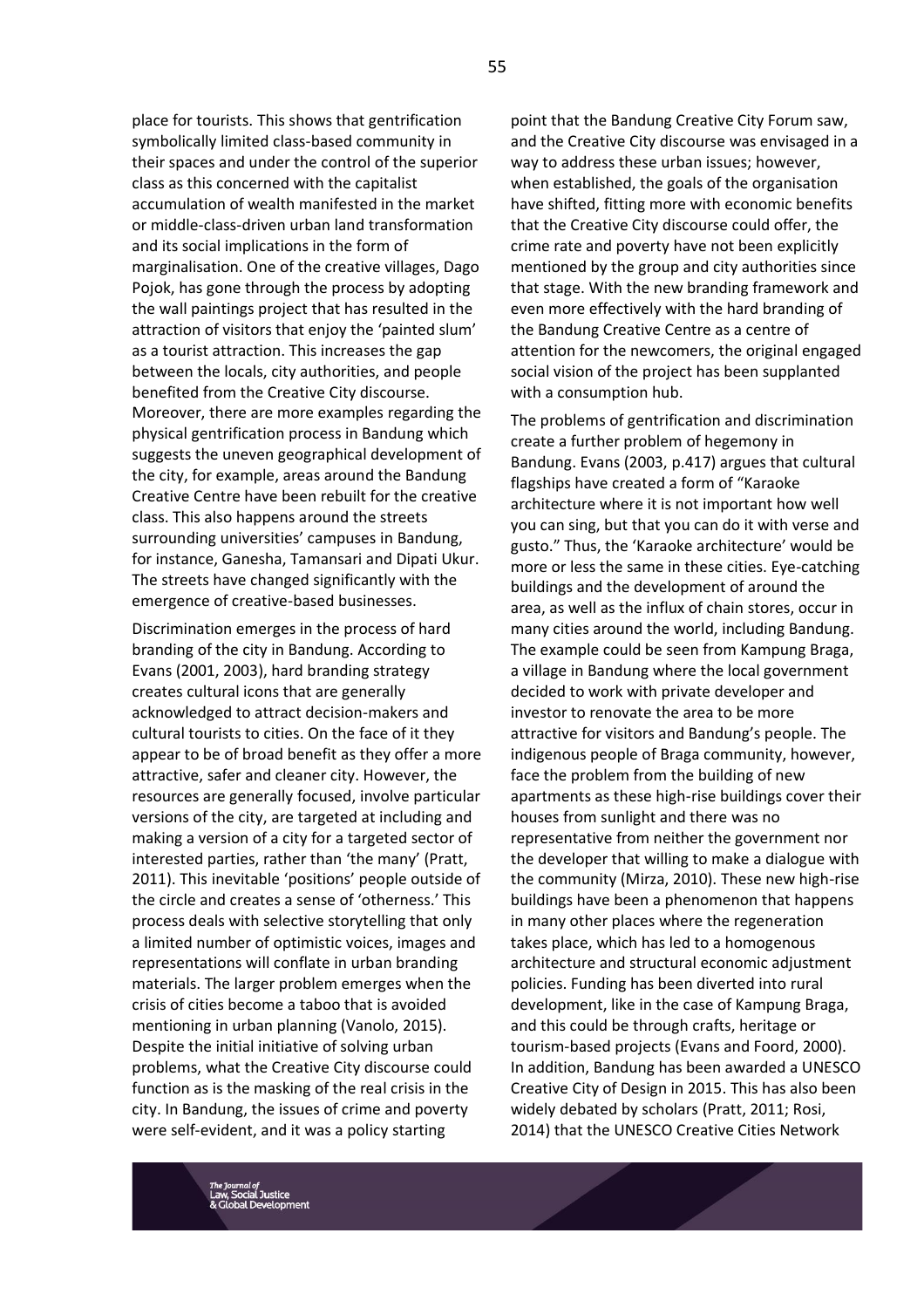membership has the tendency to work jointly with the cities in the network effectively; however, there always the potential for the accolade to be used only as a branding tool to attract investors and tourists. Rosi (2014) argues that the tendency to use the membership as an ideal branding tool has been so far extreme within the network. This could finally lead to the hegemonic branding of cities, presenting themselves as a commodity. This section concludes with the assertion that the rerepresenting of the city of Bandung is caught in the trap of neoliberalism albeit unintentionally.

# **(3): Cebu and inter-local policy transfer**

Neoliberal localisation (Brenner and Theodore's, 2002) as a framework serves to identify the issue of policy mobility. This is internal to inter-local policy transfer mechanisms in Cebu, which include moments of destruction in terms of the erosion of contextually-sensitive approaches to local policymaking, and the marginalisation of 'homegrown' solutions to localised market failures and governance failures; it involves moments of creation, with the diffusion of generic, prototypical approaches to 'modernising' reform among policymakers in search of quick fixes for local social problems (e.g. welfare-to-work programmes, place-marketing strategies, zerotolerance crime policies,  $etc.$ )  $-$  it involves an imposition of decontextualised 'best practice' models upon local policy environments. These moments of destruction and creation could, then, be drawn as criteria to analyse the process of neoliberalisation in Cebu. These moments will be grouped into two main criteria: (i) the discarding of contextual and evidence-based local policymaking and (ii) the emergence of the 'best practice' model (so well publicised by UK public policymakers).

There is a rich literature on 'policy transfer' and the rise of policy mobility. In conventional political-science, the understandings of 'policy transfer' typically hypothesise an "existence of a relatively unstructured policy market within which producer-innovators and consumer-emulators engage in freely-chosen transactions, adopting policy products that maximise reform goals" (Peck and Theodore, 2010, p.169). In terms of bordercrossing policies, the orthodox literature is

predominantly concerned with ex post facto evaluations of 'successful' transfers, which are typically judged according to "surface similarities in policy designs, scripts, and rationales" (Peck and Theodore, 2010, p.169). Policymakers are maximisers in rational-choice presumptions in this orthodox literature and that there is a tendency for sound policies to drive out bad, in the process of optimising diffusion (ibid).

In contrast to the orthodox literature, the new generation of critical policy studies is more inclined to adopt sociological, anthropological or institutional frames to aid analysis. Peck and Theodore (2010) discuss this in five points. First, "policy formation and transformation are seen as a (socially) constructed processes, as fields of power" (Peck and Theodore, 2010, p.169). Policy transfer here plays a role more than just a process of transmitting best practices, but it is also seen as a field of adaptive connections that is structured by abiding power relations and shifting ideological alignments (ibid). Second, "policy actors are not conceptualised as lone learners, but as embodied members of epistemic, expert, and practice communities" (Peck and Theodore, 2010, p.170). These policymakers are complex actors whose identities linked to organisational and political fields. Third, "mobile policies rarely travel as complete 'packages,' they move in bits and pieces – as selective discourses, inchoate ideas, and synthesised models – and they, therefore 'arrive' not as replicas but as policies already-intransformation" (ibid). There is a constant process of 'making up' policies in this environment of increased mobility as expertise is insourced from think tanks and consultancies, and so on. Fourth, "the resulting dynamic in the policymaking process is not one of simple emulation and linear replication across policymaking sites, but a more complex process of nonlinear reproduction" (ibid). Policies will, therefore, mutate and change during their journeys. Moreover, fifth, "the spatiality of policymaking is not flattened into some almostfeatureless and inert plane or transaction space, marked only with jurisdictional boundaries, across which transfers occur, but in terms of a threedimensional mosaic of increasingly reflexive forms of governance, shaped by multi-directional forms of cross-scalar and interlocal policy mobility"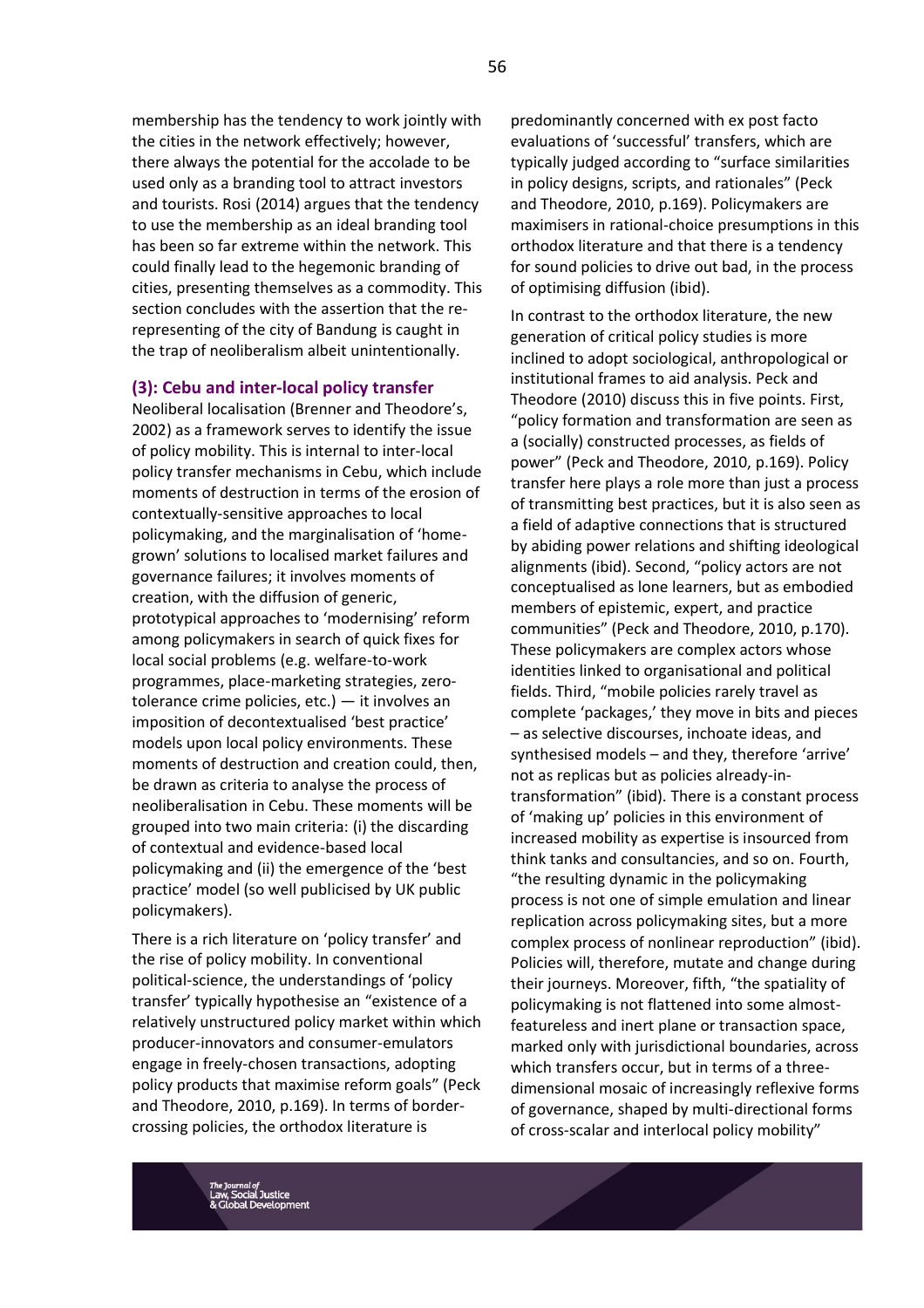(ibid). Hence, policies are not merely transiting, but evolving through mobility, while at the same time (re)making relational connections between policymaking sites. New forms of uneven spatial development and new localisations are continually being produced under such conditions (ibid).

Contrary to the orthodox literature on policy transfer, critical policy studies see policy transfer not as transit and transaction, but mobility and mutation (Peck and Theodore, 2010). Policies are not seen to be packaged for their journeys, they are mobilised and remaking the landscape they travel instead of just travelling across, and they are contributing to the interpenetration of distant policymaking sites. "In this sense, fields of policy mobility are themselves socially and institutionally constructed" (ibid, p.170).

Peck and Theodore's five observation points can help to explain the neoliberal localisation of the Creative City discourse in conjunction with Brenner and Theodore's mechanisms of neoliberal localisation in the last few decades. The formation of the Creative City approach is a socially constructed process and is related to power as policymakers are institutionally interconnected with actors and agencies in organisational and political fields. In addition, even though it seems like the Creative City approach is a policy package, it travels across new urban landscapes subject to process of selectivity. Cities only take what works, or rather, benefits their already formulated interests, or as Peck and Theodore (2010) discuss, is pertinent to the constant process of 'making up' policies, and under such condition that the Creative City discourse has created uneven spatial development.

Relevant to this, scholars (Larner and Laurie, 2010; McCann and Ward, 2010; Peck and Theodore, 2010) have discussed how practical programming knowledge and street-level expertise, like the Creative City approach, have assumed more considerable significance in policymaking processes. First, multilateral agencies, like the World Bank, are paying increased attention to practitioner expertise by enabling new forms of networking among 'middle managers.' Second, there are new arenas for policy exchange, such as

international conferences and consultancies. Third, the ideological emphasis on 'what works,' as implied in UK's 'Third Way' discourse and postfinancial crisis pragmatism, makes practical experience symbolically privileged than theoretical knowledge. Finally, "a deepening reliance on technocratic forms of policy development and delivery is a widely observed feature of late-neoliberalism" (Peck and Theodore, 2010, p.172). This explains why a practical 'toolkit' like the Creative City has gone viral in the last few decades.

In this part, Cebu will be scrutinised on the issue of policy mobility by considering two main criteria of (i) the discarding of contextual and evidencebased local policymaking, and (ii) the emergence of the 'best practice' model. Starting from the theoretical debate on the Creative City discourse and the issue of policy mobility, arguments from Landry (2000), Florida (2002), and Howkins (2001) will be examined, followed by Cebu's policy transfer process, its urban realities, and the consequences.

#### *Theoretical debate*

According to Landry and Bianchini's (1995, p.5) pioneering work on the Creative City, many older theorists, like Patrick Geddes, Lewis Mumford or Jane Jacobs, offered important ideas by emphasising not only how a city might be shaped physically but also what could improve the lived experience for people. Landry and Bianchini (1995) acknowledged the importance of this train of scholarly thought, particularly on urban psychology; however, they emphasise how urban psychology is often used literally by urban planners. By adapting urban design the preconceived psychology of certain segments of the population might appeal to the concept of 'creative milieu' (the conditions of interaction and participation) but demographically separates certain types of citizen. Landry and Bianchini (1995) argue that this social impact tends to depend on the capacity of a policy programme to build partnerships, by bringing institutions like universities together with local firms to devise a broader-based creative environment for the city. Moreover, Landry and Bianchini (1995) add on the importance of 'soft' infrastructures to make people connect and experience a sense of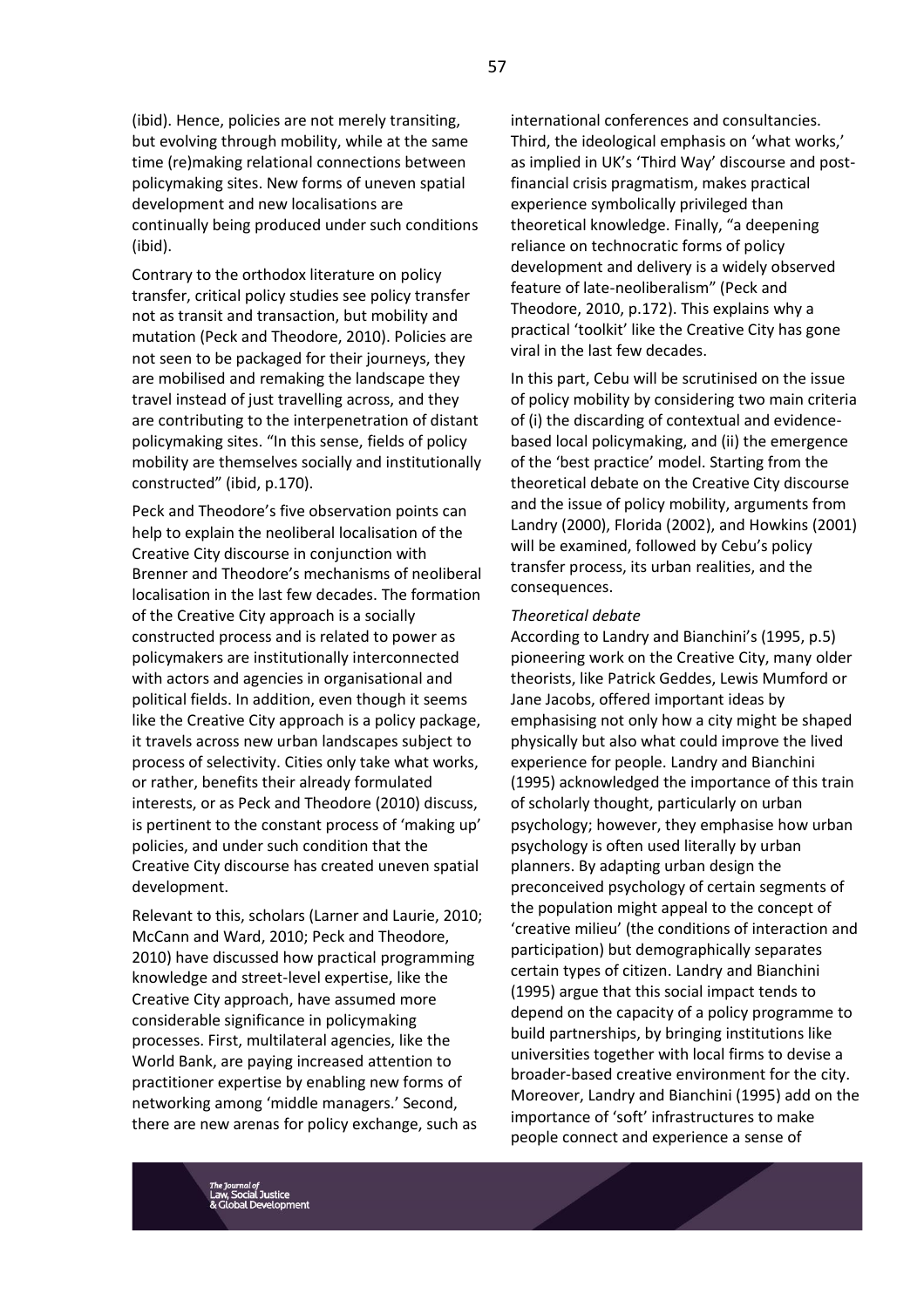ownership of the place they live in, but failing to do so creates division, fear and alienation, minimal mobility for 'others,' and a diminishing sense of locality (Landry and Bianchini, 1995, p.7- 8). Despite their intention to truly develop more sustainable environments for the people, the Creative City approach has been turned into just one of the 'fast policy' (Peck, 2005).

Florida (2012) argues that to build a genuinely creative milieu or industrious urban community – a 'people climate' is an essential aspect. Florida (2012, p.305) refers to the people climate as a general strategy that aims at attracting people, as well as retaining people, especially, but not limited to, creative people. Like Landry and Bianchini (1995), Florida (2002, 2012) suggests the use of university as a creative hub as he uses his '3 T's' to support that universities are centres for research in technology. They are also magnets for talents, and universities foster an open and tolerant people climate. In this sense, Florida (2012) stresses the importance of people, and he argues that there is no one-size-fits-all model for a successful people climate; however, his creative class thesis still comes with such attempts to harness a form of creativity that comes from buzzing and trendy neighbourhoods, and this kind of place is where it could attract the people climate – "a place where outsiders can quickly become insiders" (Florida, 2002, p.227). Therefore, despite the fact that Florida (2002, 2012) argues that there is no one-size-fits-all model to obtain the people climate, his explanation of a 'suitable' place is kind of suggesting that and in a way encouraging an interlocal policy transfer of the direct replication of the creative city script or as Pratt (2009) terms a 'Xerox' policymaking. In 2017, Florida's new book *The New Urban Crisis* admits the problems that actually happen after almost two decades of the travelling of the creative class and creative city discourses, which are similar to what Landry and Bianchini (1995) predict. These urban crises include winner-take-all urbanism, city of elites, gentrification, inequality in cities, and so on.

Well over a decade ago, Howkins (2001) discussed how creativity needs to be fully recognised as a 'creative capital' as it results from investment and it is a substantial component of human capital and intellectual capital. He argues "Creative capital gains most when it is managed and made purposive. It flourishes best in small, flexible structures, which allow for the prevalence of fulltime thinkers, the network office and the just-intime worker. It needs rights management: to know when ideas can or should be turned into the property; the most cost-effective means of doing so; and the best way to exploit those rights" (Howkins (2001, p.219). This implies that creative capital is a central asset for the creative economy and the creative city needs flexibility and contextual spaces when it is applied or used in an urban reality. Howkins (2001, p.220) emphasises that the raw material of the creative economy is the human talent of having new and original ideas that can be turned into economic capital and products; he adds, "A society that stifles or misuses its creative resources and signs up to the wrong property contract, cannot prosper. However, if we understand and manage this new creative economy, individuals will profit, and society will be rewarded" (Howkins, 2001, p.220). This argument is commensurate with Peck and Theodore's (2010) assertion on policy mobility of how policies, as an exemplar, the Creative City approach could be conceptualised as a policy package or even worse, the 'making up' policy. What is required, however, is place-based policy, where culture is addressed as internal to the specific spectrum of interrelated social and economic conditions in a city, and the use of evidence-based local policymaking should be one of a range of policy approaches used to represent the social and material dimensions of life in the city (the lives of its citizens) and not an internationally emergent 'best practice' model.

#### *Inter-local policy transfer in Cebu*

In the Philippines, the development of creativity discourses of all kinds happened intensively at the national level. The Creative Economy concept became the main focus of the Philippine government after the 1997 Asian Financial Crisis. The central government Department of Trade and Industry (DTI) is the agency tasked with developing the Philippines' creative economy, and the increased engagement of international partners like the British Council, consultancies like and the Tom Fleming Creative Consultancy (not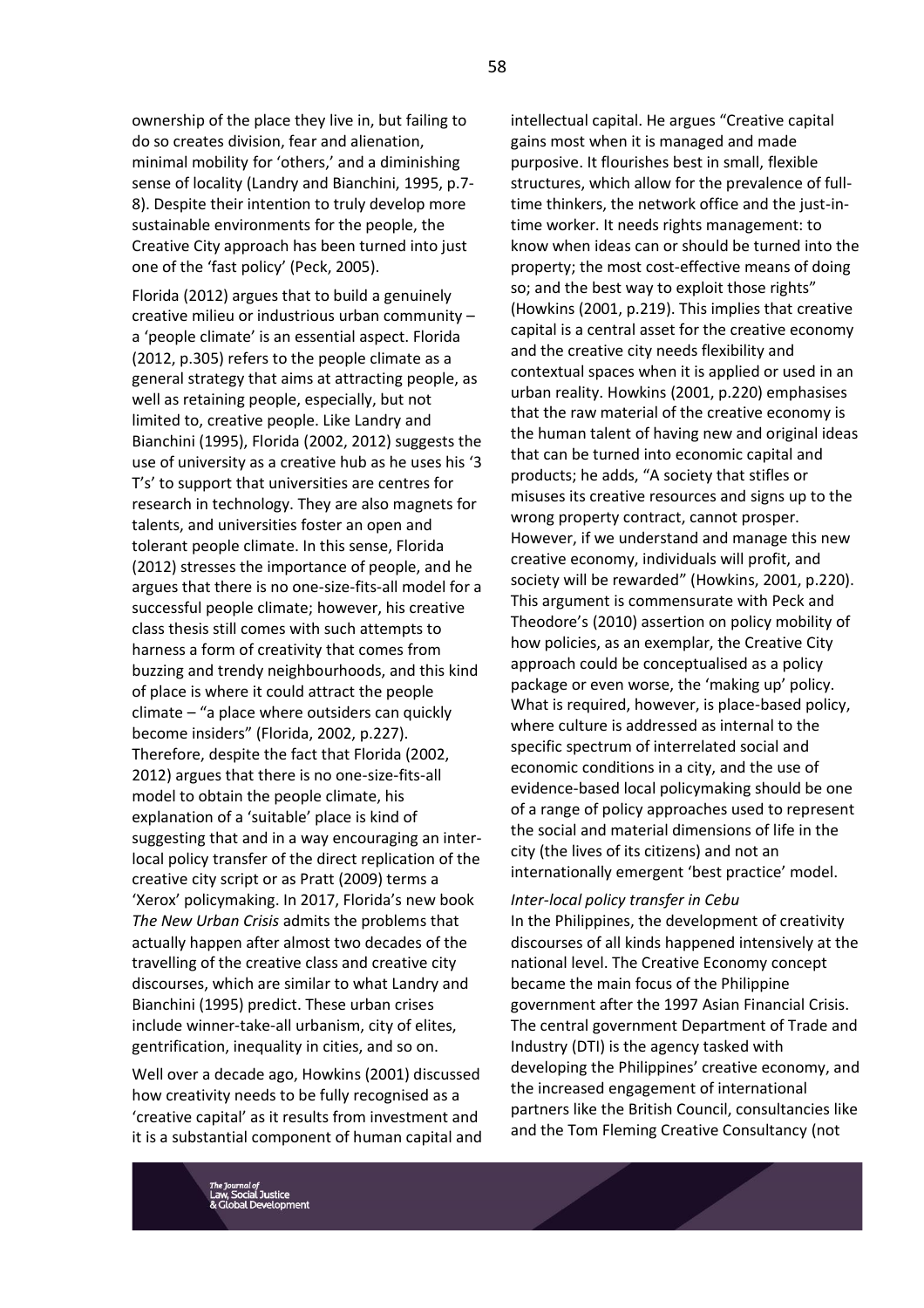least, John Howkins himself) has played a significant role in the process of policy transfer and policy mobility in the Philippines. An interagency consultations programme was led by Tom Fleming Creative Consultancy. This programme involves many government agencies that play important roles in the planning process and development process of the creative industries in the Philippines. These government agencies are, namely, the National Commission for Culture and the Arts (NCCA), the Design Centre of the Philippines (DCP), Intellectual Property Office Philippines (IPOPHIL), Department of Finance (DOF), National Economic and Development Authority (NEDA), National Museum of the Philippines and Komisyon sa Wikang Filipino (KWF), and other government representatives. It can be seen that these agencies are the actors in policymaking. As Peck and Theodore (2010) argue, think tanks and consultancies now are perceived as credible sources as practices and stories from other places are seen as valid sources.

What provoked the Creative City discourse in Cebu was the recognition of Cebu by the British Council as a Creative Capital of the Philippines in 2008, the occasion of which allowed the establishment of the Creative Cebu Council in 2009. The Creative Cebu Council sought to advocate creative entrepreneurship in Cebu and to develop Cebu as a creative entrepreneurship hub in the region. Here, the Creative City approach is perceived as the 'best practice' model, taking for granted the local home-grown solutions to the urban issues in Cebu. The urban reality of Cebu shows that the dominant group of people has the power to select things to apply to the city. Therefore, the Creative City idea does not happen from and within the people. The development of Cebu as a creative city geared towards niche groups such as artists, creative entrepreneurs, and investors, as these were obvious and most strategically effective. This was possibly one of the factors that the Creative Cebu Council did not last but closed in 2016 on account of its lack of effectiveness.

Another organisation that plays a part in the urban scene of Cebu is Create Cebu, interested in urban revitalisation and reclamation through art and collaboration. Its vision is to strengthen the

Cebuano creative identity by building a more liveable Cebu where Cebuano history, identity, and culture of creation and open expression thrive and are visibly alive in the city (Create Cebu, 2014). These two different organisations work on the creative city scene in Cebu; however, it is undeniable that the inter-local policy transfer of the Creative City in Cebu is ignoring the evidencebased local policymaking by just jumping into the sugar-coated discourses.

Apart from these local agencies in Cebu, the national agency like the Department of Trade and Industry (DTI) plays a part in the making of the creative city. The DTI Cebu primarily works towards global competitiveness and industry cluster management in the city. It can be seen that international, national and local agencies bombard Cebu with the 'best practice' model of the Creative City and the entrepreneurial discourse, and they have discarded the contextual and evidence-based local policymaking and solutions. Therefore, these urban realities fit the two criteria – 1) the discarding of contextual and evidence-based local policymaking and 2) the emergence of the 'best practice' model – that suggests the neoliberal localisation process at work in Cebu.

The involvement of the British Council has offered creative enterprise training, interagency consultations on the development of the creative industries, a report on creative hubs in the Philippines, and preparation for participation in the ASEAN Creative Cities Forum and Exhibition. With these programmes, plans and strategies, creative and entrepreneurship discourses were injected into Philippine and Cebu. This is visible in the enterprise training where British Council partnered with the UK innovation think tank, NESTA, whose training in Manila and Cebu were 'replicated' in other cities. At the ASEAN Creative Cities Forum and Exhibition itself (as noted, in Manila on April 2017), the British Council played a role with workshops and talks by UK experts. But, as Andy Pratt argues "Who would not want their city to be scientifically ranked as the 'coolest' on earth: the most creative city? It makes the residents feel good, politicians feel even better, and makes outsiders envious: so much so that they might even visit" (Pratt, 2008, p.5).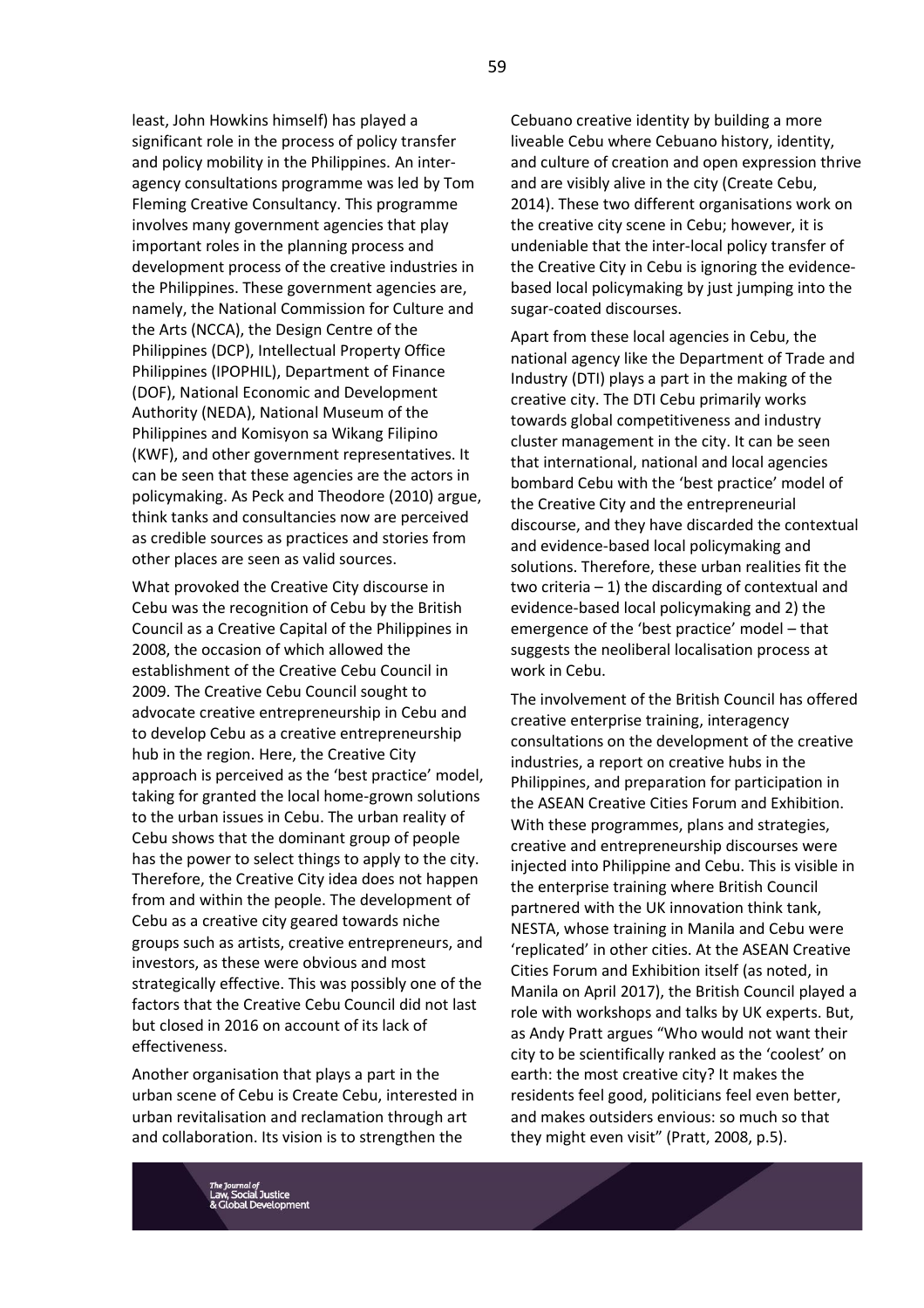# *Neoliberal localisation*

The consequences of the Creative City discourse in Cebu can be seen in terms of two critical issues: a zero-sum competition and the diminishing sense of community. In response to the deindustrialisation in cities in the 1980s, Harvey (1989) calls attention to the rise of 'entrepreneurial' urban strategies that have been normalised in the urban development discourse. Confronted by minimal options, cities threw themselves into a series of zero-sum competitions for mobile public and private investments (Peck, 2005). The phenomenon of this inter-urban competition was not only to attract jobs and mobile corporations but also to place cities in the spatial division of consumption (ibid), risking a chance of a zero-sum game in the urban landscape. Instead of the promising usage of art and culture in the truly developed urban economy, creativity strategies do the opposite (Peck, 2005). The strategies commodify the arts and cultural resources as economic assets, enabling the formation of new governance structures and local political channels, and enable the script of urban competition to be performed in eye-catching ways (ibid). Florida (2017), later, recognises the problems' winner-take-all urbanism' and 'city of elites' in his new book as the urban crisis. Peck (2005, p.764) criticises that "Creative-city strategies are predicated on, and designed for, this neoliberalised terrain. Repackaging urban cultural artefacts as competitive assets, they value them (literally) not for their own sake, but in terms of their (supposed) economic utility," and most of the time, this process is led by a circulating class of gentrifiers, "whose lack of commitment to place and whose weak community ties are perversely celebrated."

The arguments above present the urban issues in Cebu more vividly. The 'fast urban policy' (Peck, 2005), directed from the government and influenced by multilateral agencies, like the British Council, makes the city of Cebu faced with an unintentional inter-urban competition, resulting in the wider gap of the rich and the poor, a propertyled development dominated by production of high-end residential real estate commodities, the rise of a speculative land market, and a highly

regressive spatial allocation in the secondary metropolis of the developing country. For example, in 2011, the newly established Metro Cebu Development Coordinating Board (MCDCB) along with its allied private sector groups launched the ambitious Mega Cebu Project, a 30 year master plan for building a globallycompetitive mega-region. Since the 'Ceboom' phenomenon in the 1990s, investment-oriented development has transformed Cebu City's urban space and expanded its development tendrils into surrounding areas. Not only physically, but the coming of these market-driven developments has also changed the political and economic logic of Cebu's urban trajectories (Ortega, 2012) "in the name of pushing Cebu forward in the international map" (Mozo, 2012). These fasturban policies, including the adopted Creative City approach, reveal the lack of a link between these flagship projects and the people of the Cebu city, leading to the issue of 'social trap,' where a group of people is more interested in their own shortterm individual gains and that they could be ignoring the long-term interests of the rest of the people in the city.

Following the problem of social trap from the zero-sum competition, the diminishing sense of community is an upcoming urban issue in Cebu. Harvey (1989, p.9) argues that "Above all, the city has to appear as an innovative, exciting, creative and safe place to live or visit, to play and consume in" as art, culture and creative activities have been increasingly viewed as 'symbols of a dynamic community.' The lure illusion of a dynamic community is what makes creative strategies dangerous as it is portrayed as a shiny picture to cover the negative impacts that could happen, in this case – the diminishing sense of community. Sense of community has long been a concept of central importance in psychological and sociological theories about the impacts of living in an urban society. McMillan and Chavis (1986, p.9) define a sense of community as "a feeling that members have of belonging, a feeling that members matter to one another and to the group, and a shared faith that members' needs will be met through their commitment to being together." Moreover, a sense of community is related to positive social outcomes, such as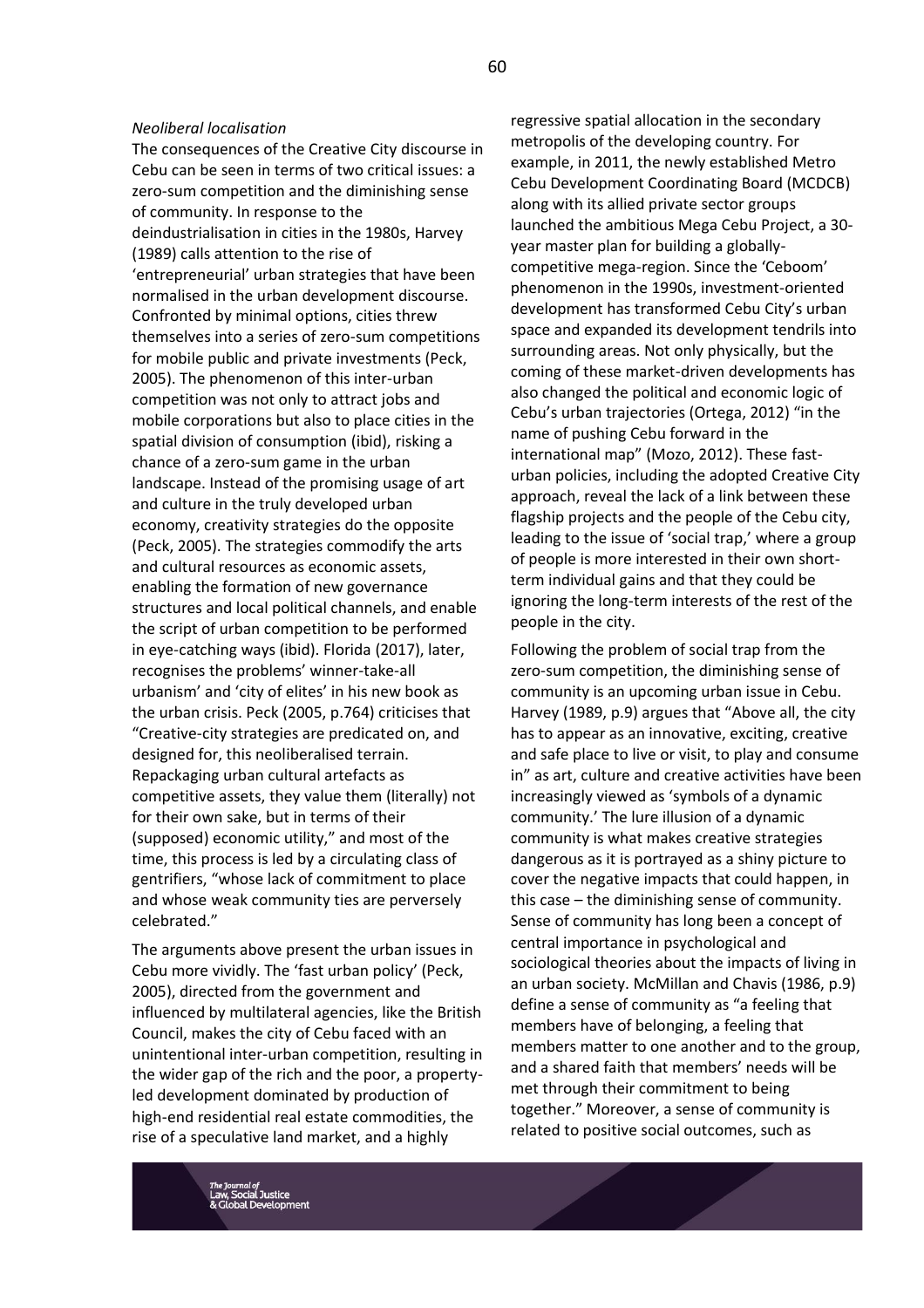increased neighbouring and community participation (Chavis and Wandersman, 1990; Unger and Wandersman, 1982, 1985). In addition, the effects of urbanisation really reflected 'drift' and self-selection of low-status groups into innercity areas (Gans, 1962, 1967; Hawley, 1972; Kasarda and Janowitz, 1974). This reflects in the case of Cebu when the national government encourages the global competitiveness narratives in the city. Local identities are put aside. The establishment of creative agencies in Cebu, the Creative Cebu Council and the Create Cebu, also only aims at particular groups of people, usually people involved in the creative industries and some niche groups of people in Cebu. Therefore, the sense of community, where people feel belonged and want to participate in making their communities a better place to live in, has weakened.

In conclusion, the Creative City discourse in Cebu led to the process of neoliberal localisation as analysed by the two criteria: 1) the discarding of contextual and evidence-based local policymaking and 2) the emergence of the 'best practice' model. The analysis shows that a zero-sum competition has happened in the city of Cebu regarding the housing market and the usage of space for certain groups of people in the society, especially the creative class, where the goal of being a globally competitive city is presented. This also leads to the diminishing sense of community that happened from the process of urbanisation both in the physical urban form and in social and political logic.

# **(4): George Town, gentrification and social diversity**

The last section in this paper is the case of George Town in Penang, Malaysia. According to Brenner and Theodore's (2002) criteria, the most apparent mechanism in George Town is the transformation of the built environment and urban form (as widely discussed in urban literature on gentrification). This mechanism consists of moments of destruction — the "elimination and/or intensified surveillance of urban public spaces, destruction of traditional working-class neighbourhoods in order to make way for speculative redevelopment, retreat from

community-oriented planning initiatives"; the moments of creation were arguably the "creation of new privatised spaces of elite/corporate consumption, construction of large-scale megaprojects intended to attract corporate investment and reconfigure local land-use patterns, creation of gated communities, urban enclaves, and other 'purified' spaces of social reproduction, 'rolling forward' of the gentrification frontier and the intensification of socio-spatial polarisation, adoption of the principle of 'highest and best use' as the basis for major land-use planning decisions" (Brenner and Theodore, 2002, p.371). These moments can be concluded as a process of gentrification. Ley makes a link between the Creative City discourse and gentrification as he argues "There has been movement from festivals to festival markets, from cultural production to cultural economies, to an intensified economic colonisation of the cultural realm, to the representation of the creative city not as a means of redemption but as a means of economic accumulation" (Ley, 2003, p.2542).

Gentrification as a range of urbanisation processes was firstly defined in the 1960s by sociologist Ruth Glass, explaining London's urban landscape that the working-class quarters had been replaced by the lower- and upper-middle-class (Glass, 1964). Cottages and Victorian houses had been upgraded to fit the needs of the middle classes. Glass (1964, p.xviii) argues that once the process of gentrification started in a district, it spreads rapidly "until all or most of the original workingclass occupiers are displaced and the whole social character of the district is changed." Thirty-five years later in London, the 1999 decree for 'Urban Renaissance', released by a special Urban Task Force appointed by the UK Department of the Environment, Transport and the Regions, still echoed what Glass had captured then. In the context of North America and Europe, gentrification can be classified into *three waves of gentrification* (Hackworth, 2000).

The first wave, in the 1950s, was sporadic gentrification; the second wave in the 1970s and 1980s where gentrification became entwined with more extensive processes of urban and economic restructuring and was labelled the 'anchoring phase' of gentrification (Hackworth, 2000); the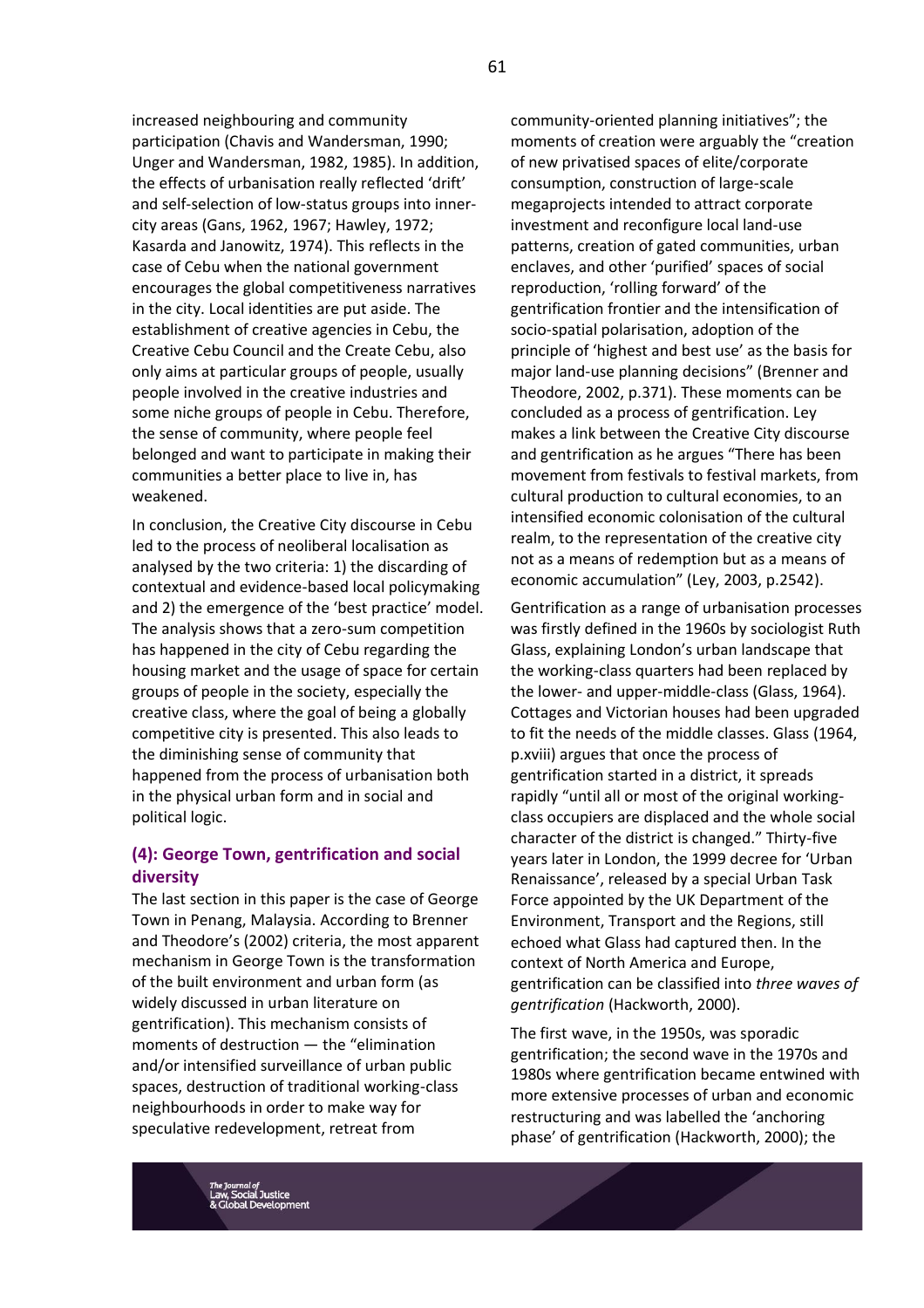third wave emerged in the 1990s and could be seen as the generalisation of gentrification (ibid). Unlike the first and second wave of gentrification, "Third-wave gentrification has evolved into a vehicle for transforming whole areas into new landscape complexes that pioneer a comprehensive class-inflected urban remake. These new landscape complexes now integrate housing with shopping, restaurants, cultural facilities, open space, employment opportunities – whole new complexes of recreation, consumption, production, and pleasure, as well as residence" (Smith, 2002, p.443). The generalisation of gentrification has various dimensions and has evolved into a crucial urban strategy for city governments around the world, mostly under the 'urban regeneration' discourse (Smith, 2002). "Enveloped as regeneration, gentrification is thus recast as a positive and necessary environmental strategy" (Smith, 2002, p.445). The debate for and against gentrification has regularly divided the opinions of policymakers and researchers. Positive and negative impacts of gentrification have been discussed widely by them. The positive impacts include stabilisation of declining areas, increased property values, reduced vacancy rates, increased local fiscal revenues, encouragement and increased viability of further development, reduction of suburban sprawl, increased social mix, decreased crime, and rehabilitation of property both with and without state sponsorship (Atkinson, 2004, p.112). There are also costs of gentrification, including community resentment and conflict, loss and affordable housing, unsustainable speculative property price increases, homelessness, more significant draw on local spending through lobbying by middle-class groups, commercial/ industrial displacement, increased cost and changes to local services, loss of social diversity (from socially disparate to affluent ghettos), increased crime, underoccupancy and population loss to gentrified areas, displacement through rent/ price increases, displacement and housing demand pressures on surrounding poor areas, and secondary psychological costs of displacement (Atkinson, 2004, p.112). In the long run, the negative impacts, however, seem to weigh out the urban benefits. In this section, therefore, the impacts of gentrification in George Town will be discussed in

terms of gentrification as a global urban strategy and consummate expression of neoliberal urbanism.

The criteria of analysis for George Town is again Brenner and Theodore's neoliberal localisation, in relation to the literature on gentrification. The visible route of gentrification is obviously the transformation of the built environment and urban form as it is oriented to a different social class: that is the first criterion. The second criterion involves regeneration projects in the city as, according to Smith (2002), most of the regeneration projects have the concealed processes of gentrification. Projects from Think City, the main actor on adopting the Creative City discourse, as well as federal government, will be cited.

#### *Theoretical discussion*

As noted above, Landry's Creative City emphasises the importance of developing a 'creative milieu' as a means of creative urban transformation: "A creative milieu is a place – either a cluster of buildings, a part of a city, a city as a whole or a region – that contains the necessary preconditions in terms of 'hard' and 'soft' infrastructure to generate a flow of ideas and inventions. Such a milieu is a physical setting where a critical mass of entrepreneurs, intellectuals, social activists, artists, administrators, power brokers or students can operate in an open-minded, cosmopolitan context and where face to face interaction creates new ideas, artefacts, products, services and institutions and as a consequence contributes to economic success." Landry's notion of the creative milieu morphs into a gentrification process, considering the sociological character of lifestyle in relation to social class. Café, clubs, bars, coworking space, and so on, attract certain forms of labour, taste, conduct and symbolic value. Despite the an emphasises on the necessity of the 'soft' and 'hard' infrastructure in relation to the qualities of a particular creative milieu, Landry develops no policy model, and cities all too often begin with established urban planning models and attempt to retro-fit the social into the infrastructural —ignoring the socio-psychological complexities of the 'soft' infrastructure hoping that the hard infrastructure would itself be a condition of generating a creative vibe and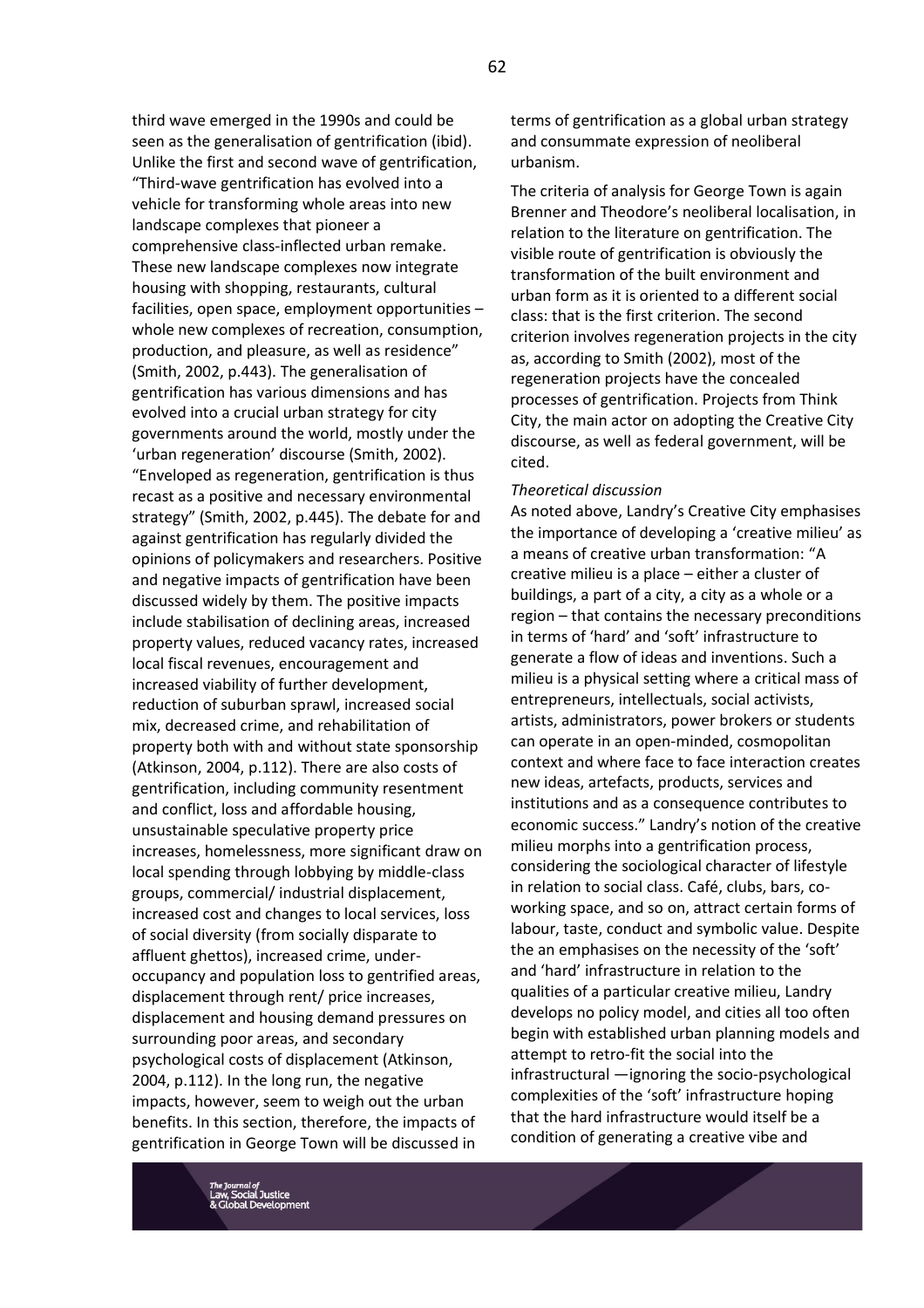attracting creative people. Landry (2008), however, defines soft infrastructure in terms of connections, values, networks, conditions, and attitudes, and these are not conceivably created through the formation or manipulation of hard infrastructure.

For Florida, the myths concerning the redundancy of physical places in an age of mobility and digital communication (Florida, 2005), are proved wrong in relation to contemporary cities like Austin and New York City. Physical place is a condition of clustering, agglomeration, face-to-face interaction, and all the positive benefits of colocation and 'spillovers' and so on. The question is, "Why do creative people cluster in certain places? In a world where people are highly mobile, why do they choose some cities over others and for what reasons?" His popular theory of the '3 T's' of economic growth is his response. To captivate the creative people, the city needs to have all three factors, and Florida (2005, p.37): he defines 'tolerance' as "openness, inclusiveness, and diversity to all ethnicities, races, and walks of life, 'talent' as "those with a bachelor's degree or above," and 'technology' as "a function of both innovation and high technology concentrations in a region." Parallel with Landry's notion of the 'creative milieu', policymakers are provokes into considering the social dimension of urban development.

In his chapter 'managing creativity,' Howkins (2001) discusses ten creative management principles or levers that affect the creative process. These are creative people, the job of thinker, the creative entrepreneur, the postemployment job, the just-in-time person, the temporary company, the network office and the business cluster, teamwork, finance, and deals and hits (Howkins, 2001). Importantly, the importance of the network office is symbolic in our discussion on gentrification: Harlan Cleveland (cited in Howkins, 2001, p.146), American Ambassador to NATO and President of the University of Hawaii, stated that the creative office is built "more around communities of people than communities of place," and people need network spaces for socialising. Thus Howkins (2001, p.148) argues that "Clusters, 'where the mysteries become no mysteries', provide mutual

support psychologically, financially and technically… Any inputs from outside the cluster are quickly disseminated, and internal knowledge and skills do not leak out. Clusters can lead to a high rate of synergy, the positive interchange of complementary resources that creates a result that is more than the sum of its parts." There are, however, different types of creative occupations and works. Howkins (2001) gives examples of writers, artists, and composers that need to work on their own much of the time. Therefore, managing isolation and managing networks are equally important, but in the context of the Creative City discourse, the process of converting these notions into urban policy remains uncertain.

#### *George Town's urban reality*

Penang and its capital, George Town, have played a vital role in the Malaysian economy since the 1950s as a 'free port' in Malaysia. After losing its status in 1969, Penang held the first free trade zone (FTZ) in Malaysia, and from the 1970s onwards, there was emerging of the new economic era of manufacturing and industrial sector. From then, Penang has evolved into one of the largest global electronics manufacturing hubs and has been one of the world's most successful stories of rapid industrialisation. From 2002, the Malaysian Government introduces the MM2H (Malaysia My Second Home) programme that allows foreigners that fit the criteria to relocate in Penang for ten years. However, similar to other industrial cities around the world, the manufacturing projects dropped down after its peak in 2008 due to the Major Multinational Corporations in Penang that have not established strong linkages with the domestic economy (Kraras et al., 2010), and like the global trend, these multinational companies then moved to other locations that offer lower costs of manufacturing. The impact that happened to George Town after the period of industrialisation is that there are many run-down buildings.

The nomination of George Town and Malacca as the UNESCO World Heritage Sites in 2008 came at a time when many projects to restore the city as a liveable place were already addressing the material, cultural, economic, and social conditions that attract talent and the required skilled workers. For George Town, it is the city's cultural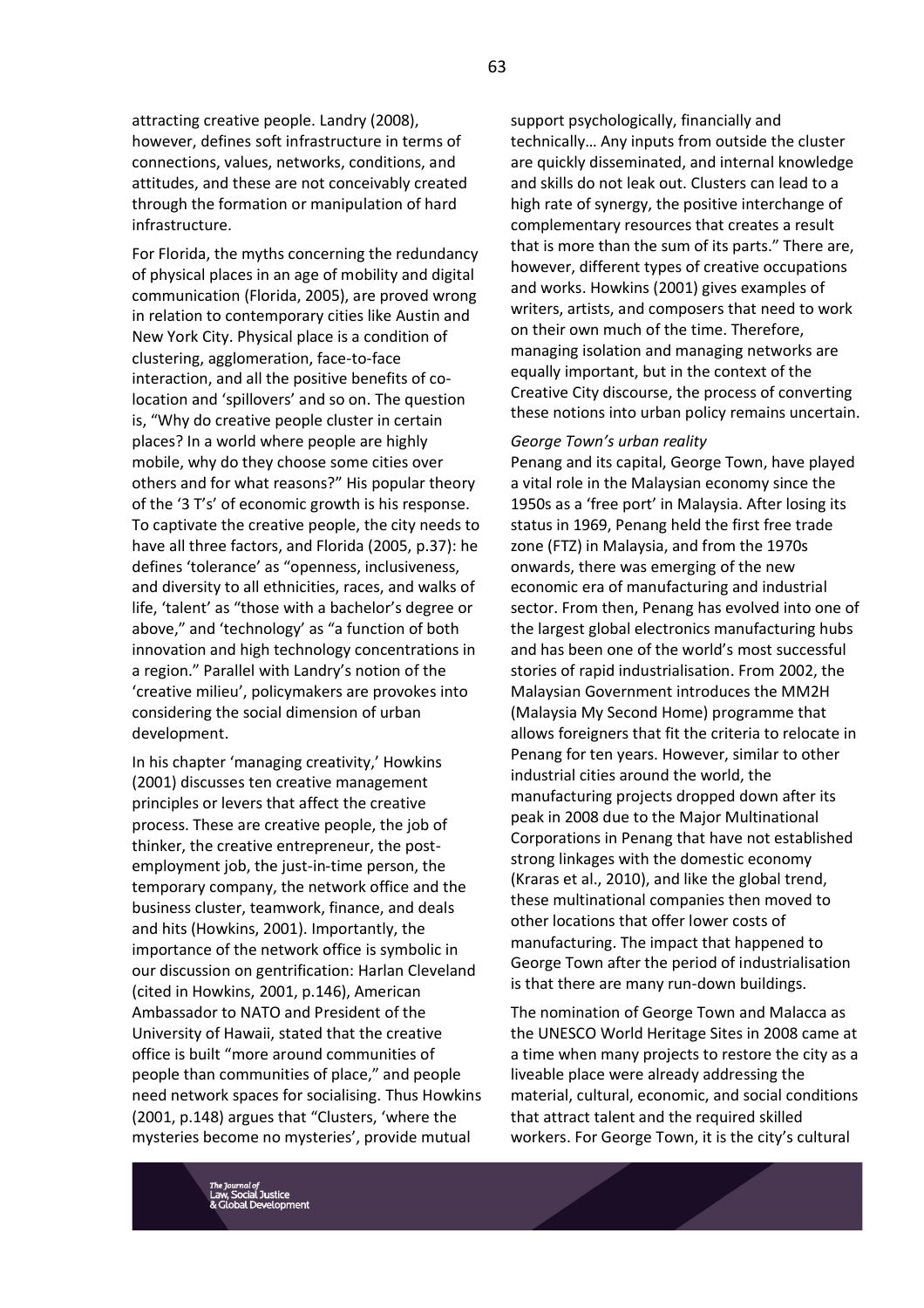diversity that was the critical component to secure the award as it is a multicultural society that has an original urban morphology, such as two-storey shophouse buildings. There are many projects concerning George Town urban development that sprang during that period from different actors. The state and federal government allotted an RM20 million to Khazanah Nasional to do conservation works of the heritage site in Malacca and George Town. 'Think City' was formed by the Khazanah Nasional to implement the George Town Grants Programme that was started in early 2010.

Through the Grants Programmes, Think City granted property owners who wanted to renovate their heritage buildings in the first phase to help to gain trust with various stakeholders. In the second phase, when locals could see the physical transformation in the city, Think City started to fund more community-oriented and intangible heritage initiatives. Also, in their third phase, they focused on shared spaces and projects that would bring people together. Despite the success that Think City claims, a paper on strategies for urban conservation by Malaysian scholars argues that "while there is strong support from the government and public interest groups, there is still no groundswell of support from the public in general to protect George Town's urban heritage" (Lee et al., 2008, p.293). They argue that the indirect conservation by the government works well for the inner city of George Town as the Penang Island local government promoted development at the outskirts of the city centre to create more development in the previously underdeveloped areas (Lee et al., 2008). Fisher (2005) states that the move out of people to a new location can create high vacancy rates in the city centre and this would lead to the decline of the city centre. Lee et al. (2008) argue, however, that this works out perfectly for George Town in terms of buildings conservation. Nevertheless, this paper argues that although old buildings and shophouses are preserved, the cultural dynamics of the inner-city George Town have changed in an uncertain way. Ley's (2003) study argues on the movement of districts from a position of high cultural capital and low economic capital to a position of steadily rising economic capital, which

is similar to the case of rich cultural capital of the inner city George Town, by basing his argument on Bourdieu's theoretical work on the 'field of cultural production'. According to Ley (2003), Bourdieu's (1993) work suggests the problem beyond only the displacement of class: "It problematises the positionality of these cohorts in terms of their possession of different (and in some respects oppositional) forms of capital, despite their common membership in the dominant class" (Ley, 2003, p.2541). In George Town, key actors, gentrifiers and facilitators are gaining more and more capital, while those outside their circle have less. By looking at the first criterion, the transformations of the built environment and urban form, it can be understood that there is a destruction of traditional working-class neighbourhoods in the inner city in order to make way for the higher-cost redevelopment. George Town's vision was an 'external' one, conceived as an external viewpoint, and thus mostly appropriate for visitors.

Tourism development in George Town has been researched widely. The case of the rehabilitation and revitalisation of the Lebuh Acheen-Lebuh Armenian district will be the case in point as the area consists of many historic buildings. According to Kahn (1997, p.103), "It is planned that visitors to this cultural enclave will do more than gaze at buildings. An important feature of the plans is that the area will become a precinct in which tourists will interact more closely with, even directly consume, the objects of their gaze," and that "Tourists will be encouraged to spend their money in proposed handicraft shops, restaurants, and hotels" to make heritage development an integral part of Penang's 'tourism product' (*New Straits Times*, 1993).

The study on the stakeholders' perceptions of George Town as a World Heritage Site shows that the majority of the respondents are aware of George Town's status and think that such status would have a positive impact on local businesses, the conservation and restoration of heritage buildings, and the general well-being of George Town residents; however, many also think that tourism activities could harm George Town's heritage site at the same time (Omar et al., 2013). Moreover, the study suggests that there is no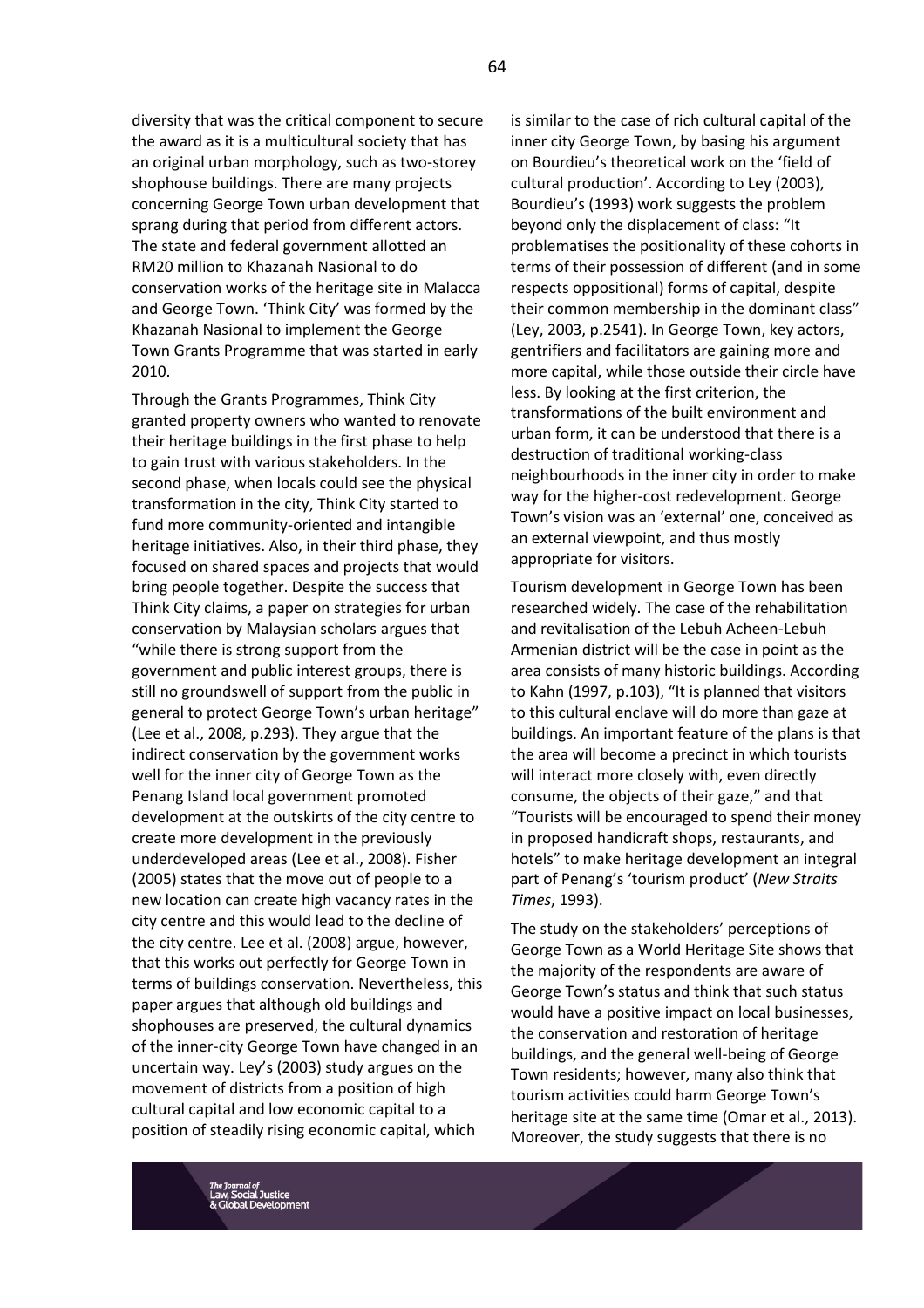planning collaboration between the stakeholders and policymakers. Using the second criterion, the regeneration project in the Lebuh Acheen-Lebuh Armanian district suggests the process of gentrification has emerged as a 'sugar-coated' regeneration.

#### *Consequences*

What happened in George Town has resulted in neoliberal consequences – social reproduction and disintegrating developments. The sociologist Christopher Doob (2015) explains that social reproduction refers to "the emphasis on the structures and activities that transmit social inequality from one generation to the next." The upper class has many advantages and will continue to receive them after the process of social reproduction – in this case, through the process of gentrification. Pierre Bourdieu (2018) famously indicates the four types of capital that form social reproduction: financial, cultural, human, and social capital. These are all interconnected to create a cycle of social inequality that will be passed on across generations (ibid). Bourdieu (2018, p. 257) further argued that "The specific role of the sociology of education is assumed once it has established itself as the science of the relations between cultural reproduction and social reproduction. This occurs when it endeavours to determine the contribution made by the educational system to the reproduction of the structure of power relationships and symbolic relationships between classes, by contributing to the reproduction of the structure of the distribution of cultural capital among these classes." Smith's study (2002) suggests that the process of gentrification has been generalised as an urban strategy of capital production, and the social reproduction of cities delivers certain kinds of capital to certain constituencies. Urban regeneration's common social causes, Smith (2002) argues, often only succeeds in bringing back certain classes or groups of people. Social and economic restructuring is, at the same time, the restructuring of spatial scale, "insofar as the fixation of scales crystallises the contours of social power – who is empowered and who contained, who wins and who loses – into remade physical landscape" (Brenner, 1998; Smith and Dennis, 1987; Swyngedouw, 1996, 1997, cited

#### in Smith, 2002, p.435).

In George Town's case, the urban regeneration of the inner-city area demands an attentiveness to social reproduction. Many residents move to the city periphery and newly developed areas, retaining their old homes in the inner city as temporary 'rentals' or holidays homes. The innercity area has been socially hollowed out, often by residents themselves, and where the cultural determinants of the place are defined by visitors. Thus, the cultural fabric of the area dissipates. Kahn (1997) argues that both governmental and non-governmental groups have played a part in influencing George Town's urban evolution: apart from the George Town Grants Programmes from Think City, George Town Festival by the collaboration of the state government, Penang Global Tourism, and George Town World Heritage Incorporated are also significant to the cultural fabric of George Town's inner city. The inner city, which was the area of the indigenous workingclass Penangites, has been reproduced to share, mostly, the arts and culture of the middle and upper-class visitors and peripheral residents. This is, therefore, how the social reproduction in George Town emerged through urban regeneration, gentrification, stimulated in part at least by the Creative City.

The second consequence is the disintegrating developments of the city that ultimately leads to the loss of social diversity and a capitalist trap. In George Town, the nomination of the UNESCO World Heritage Site status provoked many development schemes in the city. To gain and maintain the status, the state and federal governments have engaged in development according to the UNESCO three Outstanding Universal Values – (i) "an outstanding example of a type of building, architectural or technological ensemble or landscape" which illustrates a significant stage in human history, (ii) the "exceptional testimony to a cultural tradition or to a civilisation which is living," and (iii) the site exhibits "an important interchange of human values over a span of time" (Think City, 2013). For the George Town built environment, to be sustainably conserved and maintained, the economically viability of the scheme is internally related to building occupancy and financial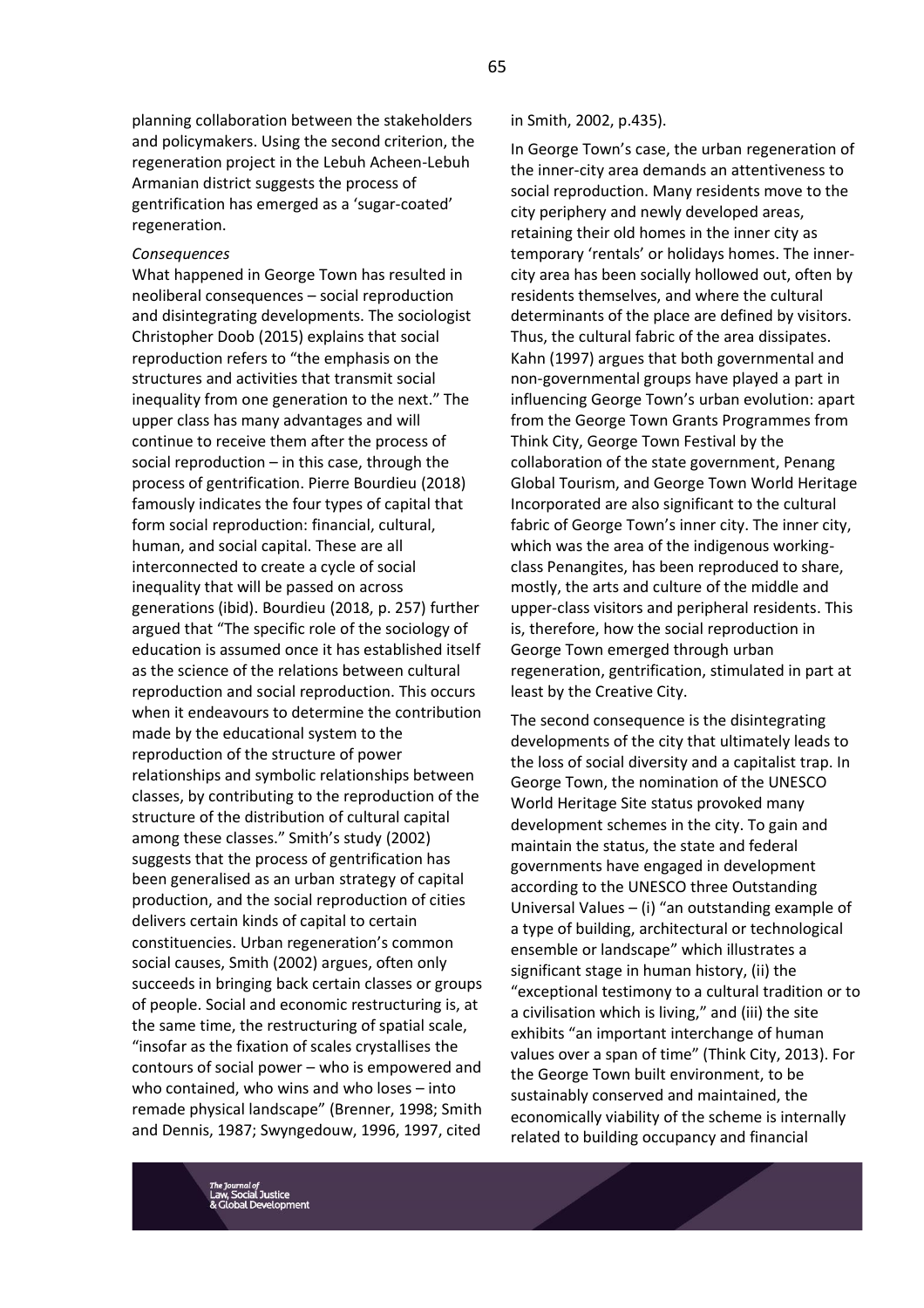returns. The increasing complexity and expense of professional heritage architectural conservation also faces the challenge in representing the complexity of the country's multicultural social balance: it has been argued that indigenous Malaysian culture is over-represented in the approach to building design and articulation (Kahn, 1997). This entails the question of social diversity, diversity of class and race.

In addition, the disintegrating developments also lure the Penangites to fall into the trap of capitalism when tourism and visitors define the strategic economic priorities of the city. In the case of George Town, the whole inner-city planning is defined as a tourist destination (Kahn, 1997). The George Town Action Plan 2013 began with the waterfront area, Chew Jetty, with a rationale of 'returning the waterfront to the people'; however, the social dimension of the design (in terms of creative milieu, or lack of) belied the fact that the constituency of the capital generated was, in fact, visitors. The jetty is largely articulated by shops. The cultural dynamics have shifted to a job-oriented service-based industry of earn-and-spend. To conclude, the Creative City discourse in Penang and other projects did not have a determining impact but combined with existing priorities and strategic planning. Rather, it supplied a motive for co-opting development 'techniques' that visually have a cultural dimension, but whose rationale and outcomes and service-based economic capital. The city facilitates a form of social reproduction that at once disintegrates (in Bourdieu's terms) cultural and human development and increases financial and social capital.

### **Conclusion**

In this article, four cases along with four major issues pertaining to the cultural politics of creative cities in Southeast Asia have been discussed – these were, participation in Chiang Mai, representation in Bandung, inter-local policy transfer in Cebu, and social diversity in George Town. Our discussions were framed by brief reference to the Creative City discourse (Landry, Florida, and Howkins) so as to indicate how a lack of theorisation of the policy process has allowed the Creative City discourse to be used in other

non-cultural frameworks of urban planning, economy and enterprise management. Indeed, the open-ended character of Creative City ideas allow it to be appropriated by planning rationales quite hostile to the cultural priorities of the Creative City discourse thinkers themselves. It is the contention of this article that Creative City discourse is playing a role in facilitating neoliberalism in these cities. This role is not decisive nor determinative, but suggests that how the Creative City has been defined allows it a compliance with neoliberal logics of change, development, capital and social reproduction. This suggests that the Creative City, given its nowglobal influence, requires a theoretical reinvention, inserting the original social, public and cultural priorities, and devising policy models by which implementation can take place without the compromises to neoliberalism witnessed in our four case studies.

#### **References**

Apple, M. (2001) *Educating the right way*, New York: Routledge.

Atkinson, R. (2004) 'The evidence on the impact of gentrification: new lessons for the urban renaissance?', *European Journal of Housing Policy*, 4(1), p.107-131. Banyan, M. (2007) 'Participation', In Bevir, M (ed.), Encyclopedia of Governance., Thousand Oaks: SAGE Publications, Inc.

Bevir, M. (2007) 'Governance', In Bevir, M (ed.), *Encyclopedia of Governance*, Thousand Oaks: SAGE Publications, Inc.

Bourdieu, P. (1983) 'The field of cultural production, or: The economic world reversed', *Poetics*, 12(4-5), 311- 356.

Bourdieu, P. (2018) 'Cultural reproduction and social reproduction', In *Inequality*, Routledge, p.257-72. Brenner, N. and Theodore, N. (2002) 'Cities and the Geographies of "Actually Existing Neoliberalism"', *Antipode*, 34(3), p.349-79.

Castiglione, D. (2007) 'Representation', In Bevir, M (ed.)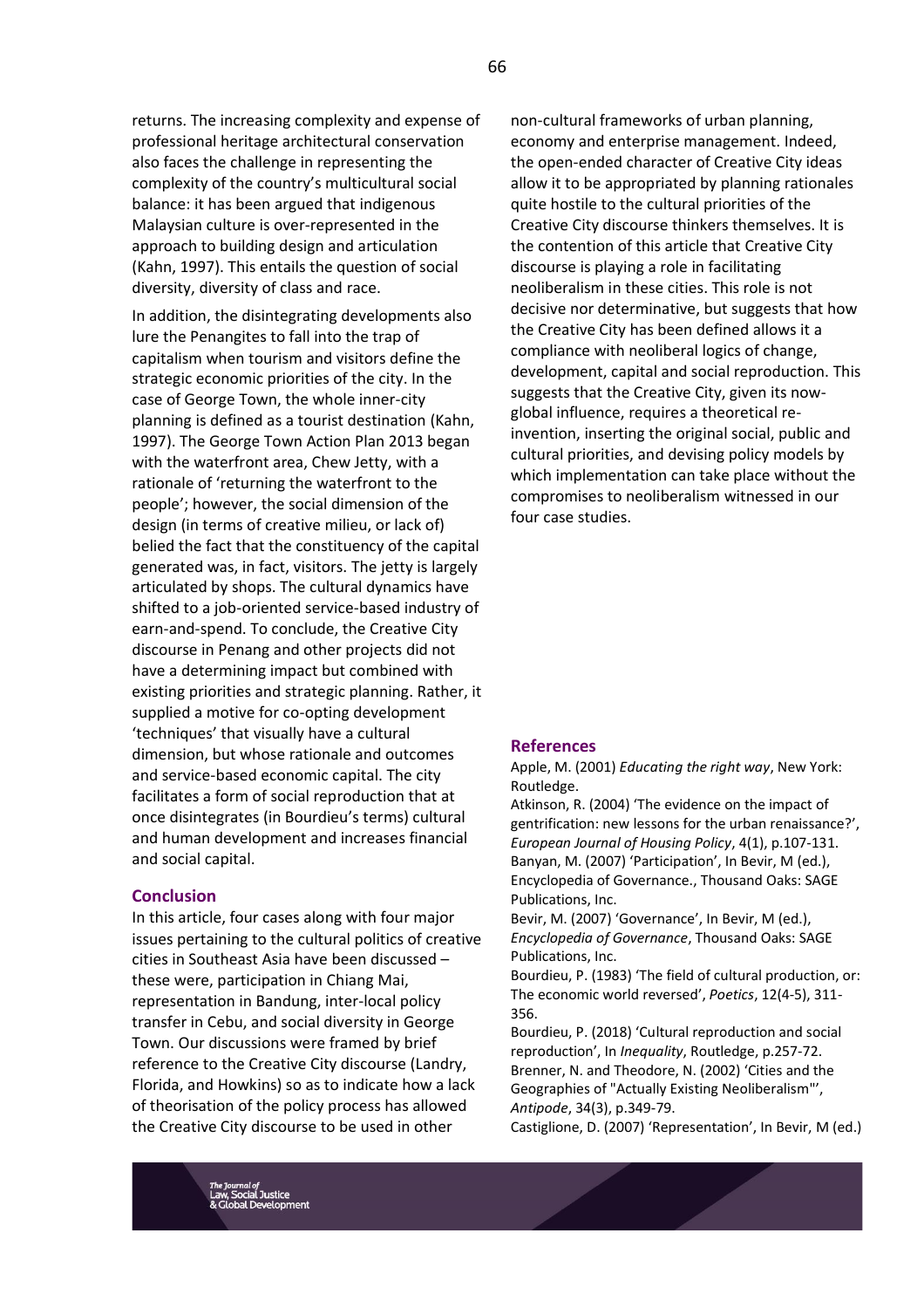*Encyclopedia of Governance*, Thousand Oaks: SAGE Publications, Inc.

Chavis, D. and Wandersman, A. (1990) 'Sense of community in the urban environment: A catalyst for participation and community development', *American Journal of Community Psychology*, 18(1), p.55-81. Clark, E. (2005) The order and simplicity of gentrification: A political challenge', In Rowland, A. and Gary, B. (eds) *Gentrification in a Global Context: The New Urban Colonialism*, London: Routledge, pp. 261– 269.

Colomb, C. (2012) 'Pushing the Urban Frontier: Temporary Uses of Space, City Marketing, and the Creative City Discourse in 2000S Berlin', *Journal of Urban Affairs*, 34(2), pp.131-152.

Costa, P., Magalhães, M., Vasconcelos, B. and Sugahara, G. (2007) 'A discussion on the governance of 'Creative Cities': Some insights for policy action', *Norsk Geografisk Tidsskrift - Norwegian Journal of Geography*, 61(3), pp. 122-132.

Costa, P., Magalhães, M., Vasconcelos, B. and Sugahara, G. (2008) 'On 'creative cities' governance models: a comparative approach', *The Service Industries Journal*, 28(3), pp.393-413.

Doob, C. (2015) *Social inequality and social stratification in US society*. London and New York: Routledge.

Evans, G. (2001) *Cultural planning: An urban renaissance?* London: Routledge.

Evans, G. (2003) 'Hard-branding the cultural city – From Prado to Prada'*, International Journal of Urban and Regional Research*, 27(2), pp.417-440.

Florida, R. (2002) *The rise of the creative class*, New York, NY: Basic Books.

Florida, R. (2005) *Cities and the creative class*, Routledge.

Florida, R. (2008) *Rise of the creative class* [S.l.]: Basic Books.

Florida, R. (2008) *Who's your city?*, New York, NY: Basic Books.

Florida, R. (2017) *New Urban Crisis*, London: Oneworld Publications.

Gans, H. (1962) 'Urbanism and suburbanism as ways of life: A re-evaluation of definitions' In A. Rose (ed.) Human behaviour and social processes, Boston: Houghton Mifflin, p.625-48.

Gans, H. (1967) *The Levittowners*, New York: Pantheon. Glass, R. (1964) 'Introduction: Aspects of change', In Centre for Urban Studies (ed.) London, Aspects of Change, London: MacKibbon and Kee. [Reprinted in Glass R (1989) Cliche's of Urban Doom. Oxford: Blackwell, pp. 132–158].

Hackworth. J. (2000) 'The third wave', PhD dissertation, Department of Geography, Rutgers University.

Harvey, D. (1989) *The Condition of Postmodernity*, Blackwell, Oxford.

Hawley, A.H. (1972) 'Population density and the city', *Demography*, 9, p.521-29.

Howkins, J. (2001) *The creative economy: how some people profit from ideas, some don't, and the effect on all of us*, London: Allen Lane.

Hudalah, D., Winarso, H. and Woltjer, J. (2016) 'Gentrifying the peri-urban: Land use conflicts and institutional dynamics at the frontier of an Indonesian metropolis', *Urban Studies*, 53(3), pp.593-608. Kahn, J. S. (1997) 'Culturalizing Malaysia: Globalism, tourism, heritage, and the city in Georgetown', in *Tourism, ethnicity and the state in, Asian and Pacific Societies*, p.99-127.

Kasarda, J. and Janowitz, M. (1974) 'Community Attachment in Mass Society', *American Sociological Review*, 39(3), p.328.

Kraras, H., Zeufack, A. and Majeed, H. (2010) *Cities, people & the economy. A study on positioning Penang*, Kuala Lumpur: Khazanah Nasional Berhad.

Landry, C. (2008) *The Creative City: A toolkit for urban innovators*, London: Earthscan.

Landry, C. and Bianchini, F. (1995) *The Creative City*, London: Demos.

Landry, C., Greene, L., Matarasso, F. and Bianchini, F. (1996) *The art of regeneration: urban renewal through cultural activity*, Glos: Comedia.

Larner, W. and Laurie, N. (2010) 'Travelling technocrats, embodied knowledges: globalising privatisation in telecoms and water', *Geoforum* 41 (2), p. 218–26.

Lee, L. M., Lim, Y. M., & Nor'Aini, Y. (2008) 'Strategies for urban conservation: A case example of George Town, Penang', *Habitat International*, 32(3), p.293-304. Ley, D. (2003) 'Artists, aestheticisation and the field of gentrification', *Urban studies*, 40(12), p.2527-2544. McCann, E., Ward, K., (2010) 'Relationality /territoriality: toward a conception of cities in the

world', *Geoforum* 41 (2), 175–184. McMillan, D. and Chavis, D. (1986). Sense of

community: A definition and theory. Journal of Community Psychology, 14(1), pp.6-23.

Mould, O. (2015) *Urban subversion and the creative city*, London: Routledge.

Mozo, M. M. (2012) 'Mega Cebu Project Draws Support', *Manila Bulletin*. Retrieved Apr 15, 2019, from http://www.mb.com.ph/articles/369580/mega-cebuproject- draws-support#.ULx2TIYZRAM

Oakley, K. (2004) 'Not so cool Britannia: The role of the creative industries in economic development', *International Journal of Cultural Studies*, 7(1): pp. 67- 77.

Omar, S. I., Muhibudin, M., Yussof, I., Sukiman, M. F., & Mohamed, B. (2013) 'George Town, Penang as a world